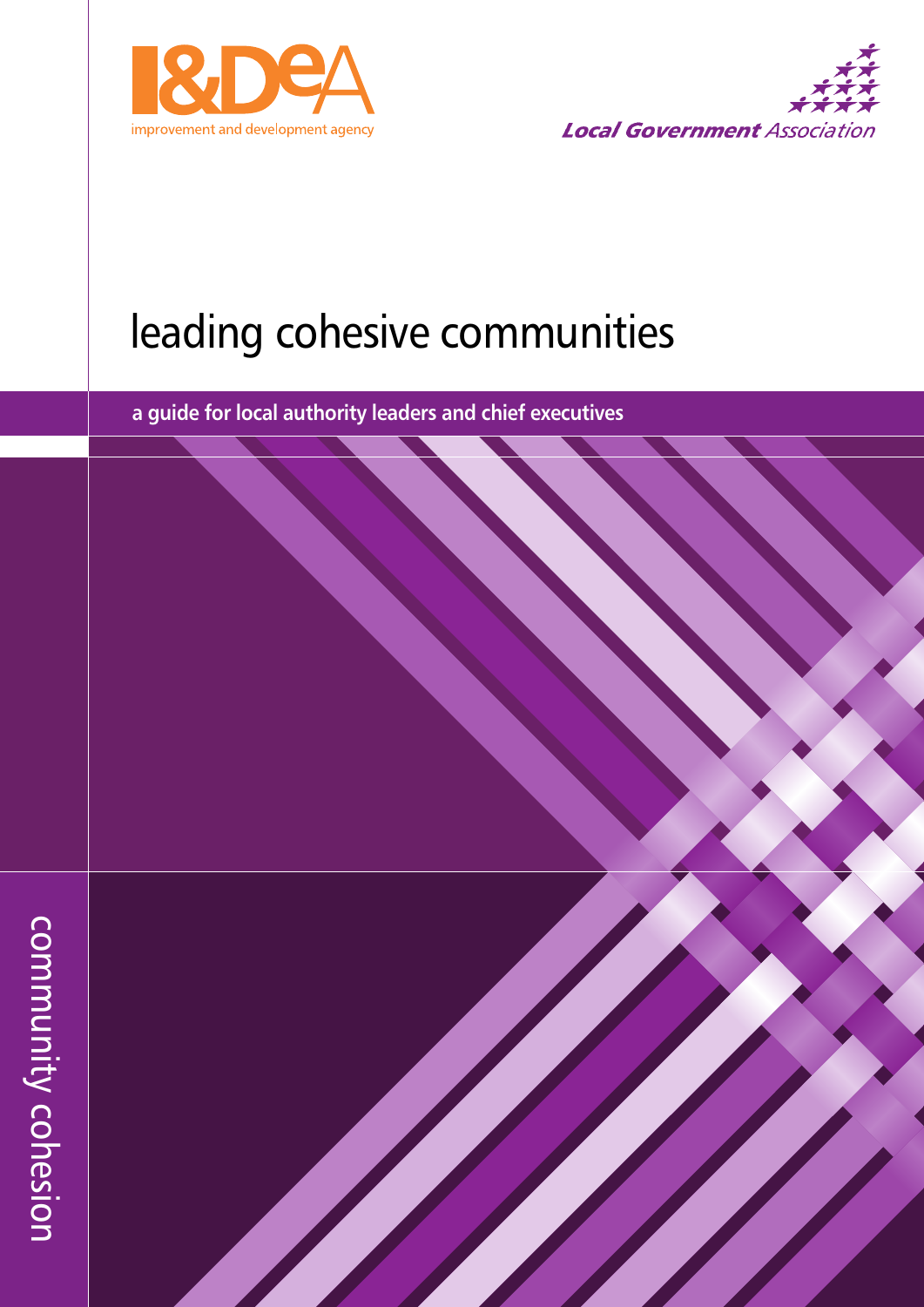All rights reserved. No part of this publication may be **Produced by text to follow?** reproduced or transmitted in any form or by any means, mechanical, photocopying, recording or otherwise, or stored in any retrieval system of any nature, without the prior permission of the copyright holder.

Copyright © Local Government Association 2005

Published by LGA Publications Local Government Association, Local Government House, Smith Square, London SW1P 3HZ Tel 020 7664 3131 Fax 020 7664 3030

LGA Code F/EQ011 ISBN 1 84049 502 2

 $\bigcap$ o  $\overline{\mathsf{B}}$  $\overline{\mathsf{B}}$  $\overline{\phantom{0}}$ 

nit<br>T  $\prec$  $\bigcap$ o  $\overline{\mathbf{D}}$  $\overline{\mathsf{D}}$ 

Si<br>O

 $\overline{\mathbf{C}}$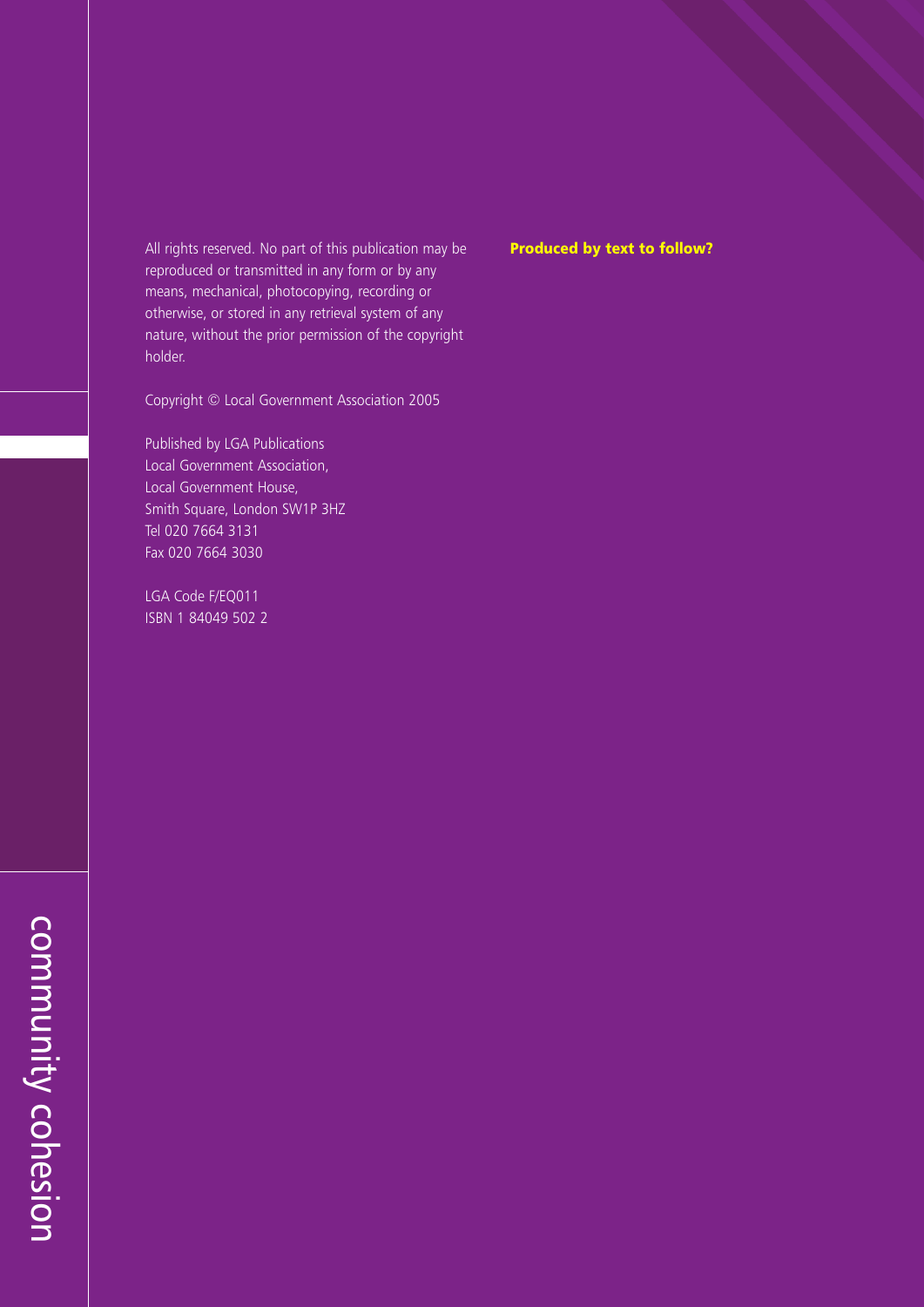# **contents**

| chairman's foreword                                                       | $\overline{a}$ |
|---------------------------------------------------------------------------|----------------|
| local authorities - taking the lead                                       | $6\phantom{1}$ |
| be clear about your responsibilities                                      | 9              |
| developing a compelling vision                                            | 10             |
| 'mainstreaming' - taking a 'whole council' and 'whole community' approach | 13             |
| cohesion - a central part of your community strategy                      | 15             |
| active partnerships                                                       | 16             |
| political protocols and cross-party working                               | 18             |
| skills, training and development for leaders                              | 20             |
| measurement and mapping - vital components of a strategy                  | 22             |
| performance and improvement                                               | 24             |
| effective communications                                                  | 27             |
| coping with demographic change                                            | 29             |
| civil renewal and social capital                                          | 30             |
| central-local dialogue                                                    | 32             |
| further resources                                                         | 34             |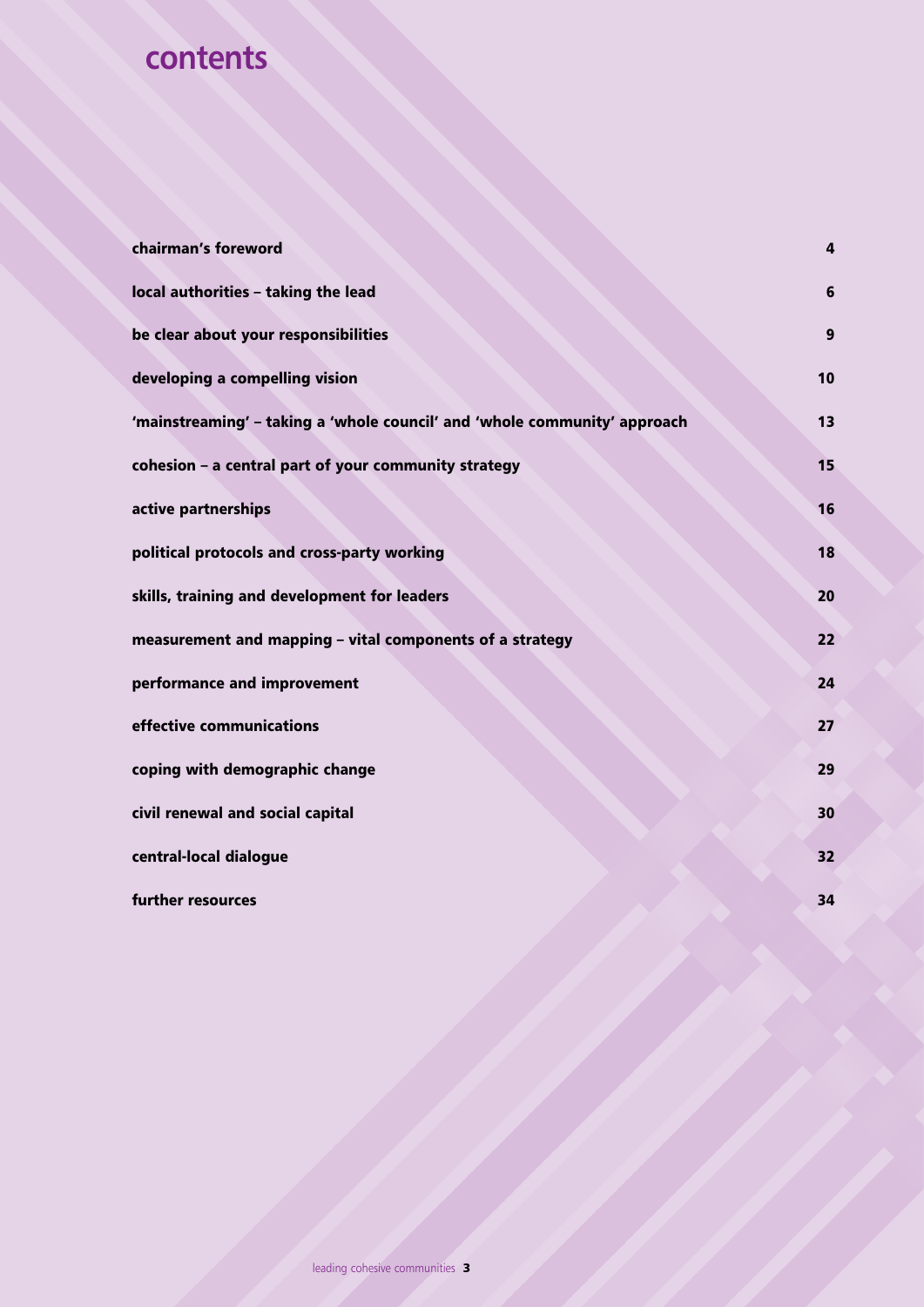### **chairman's foreword**

**The creation of strong, vital and cohesive communities is one of the most important issues that we face. This is a critical factor in the quality of people's lives and to the harmony of the nation as a whole.**

We have heard a lot recently about whether multiculturalism has been overemphasised at the expense of integration. We rightly hear more about 'Britishness' and the need to create a shared sense of belonging. No single local authority can possibly hope to address such weighty issues on its own, particularly if there is a link



to international affairs. However, councils can help (and as this publication shows, already *are* helping) to create strong communities, in which the fear of difference can be broken down and everyone feels valued and safe, has an equal place and feels a shared responsibility for their community.

Just over a year ago, the LGA and its partners published an action guide which presented practical examples of how local authorities are contributing to cohesive communities. Although much has happened in the past year, that guide is still pertinent and I commend it to you as a companion piece to this publication. What the publication you have in front of you adds to that previous guide is an emphasis on *leadership*, both in the sense of local authorities' community leadership role and specifically the contribution which leaders and chief executives of local authorities can make.

Most of the debate about cohesion has revolved around ethnic and faith divisions. But it is a broader discussion than that and must tackle the divisions within society, where too many people are left disaffected and apart from the mainstream of life. The Local Government Act 2000 gives local government a clear responsibility for promoting 'well-being'. We must, therefore, build a higher level of understanding about how communities work and, in particular, about the social processes at area and neighbourhood level. This publication aims to do precisely that. All local authorities will need to ensure that they are well equipped to take on the task.

Local authorities will also clearly need to engage with partners in the voluntary and private sectors, as well as other public sector agencies, some of whom will be better placed to implement these measures. However, our vision is one of partnership, with all agencies working together and with the local authority giving full effect to its community leadership role. This publication is an embodiment of that, having been produced jointly with the Improvement and Development Agency and supported by [Audit Commission, Commission for Racial Equality, Home Office, Inter Faith Network, ODPM, all to be confirmed]

Our responsibility is to make our communities work well. We must ensure that everyone feels included and valued and can willingly accept their responsibilities and contribute to making their communities a safer and better place. Ultimately, it is the building of self-generating capacity and responsibility from within communities that will create places with a sense of belonging and neighbourhoods that are friendly, safe and attractive.

#### **Councillor Sir Sandy Bruce-Lockhart**

*Chairman, Local Government Association*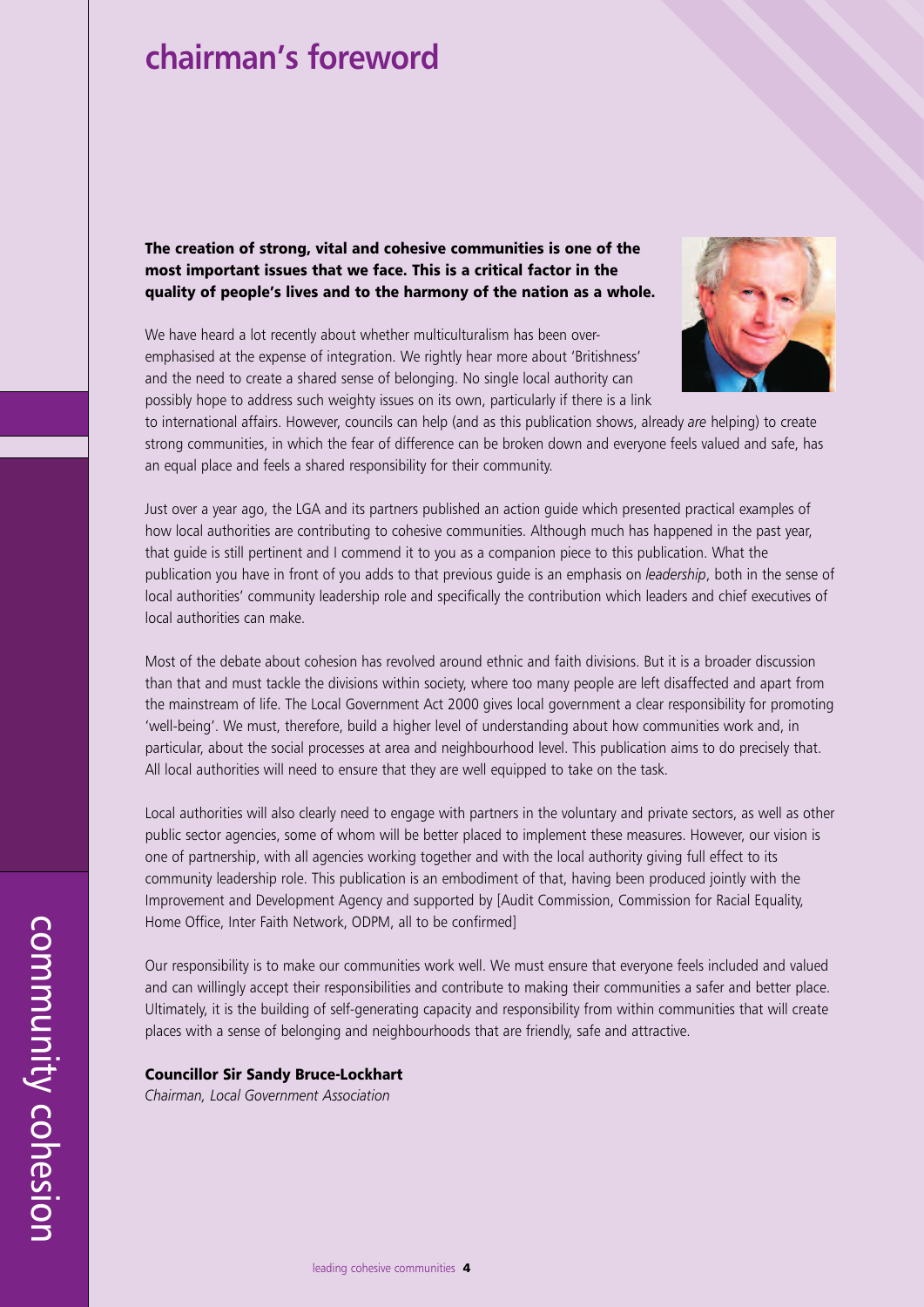#### **Defining community cohesion**

**This guide adopts the definition of 'community cohesion' established by the LGA and its partners for the guidance published in 2002 and re-iterated for the action guide published in November 20041 .**

**A cohesive community is one where:**

- **there is a common vision and a sense of belonging for all communities;**
- **the diversity of people's different backgrounds and circumstances is appreciated and positively valued;**
- **those from different backgrounds have similar life opportunities and;**
- **strong and positive relationships are being developed between people from different backgrounds and circumstances in the workplace, in schools and within neighbourhoods.**

**The challenge for each authority is to apply this locally by developing a vision which is meaningful to each part of the community. This guide aims to assist and inspire local authority leaders and chief executives to take a lead part in this.**

**<sup>1</sup>** This guide has a particular emphasis on leadership and is intended primarily for local authority leaders and chief executives. You may also like to refer to *Community cohesion: an action guide* which was written as a practical tool for local authority officers and portfolio holders and which gives more detailed advice and examples. The broad themes of the *Guidance on community cohesion* published in 2002 are also still pertinent and although many of the specifics have been updated for this publication, there is still value in referring to the original. Full references are given in the section on further resources at the end of this guide.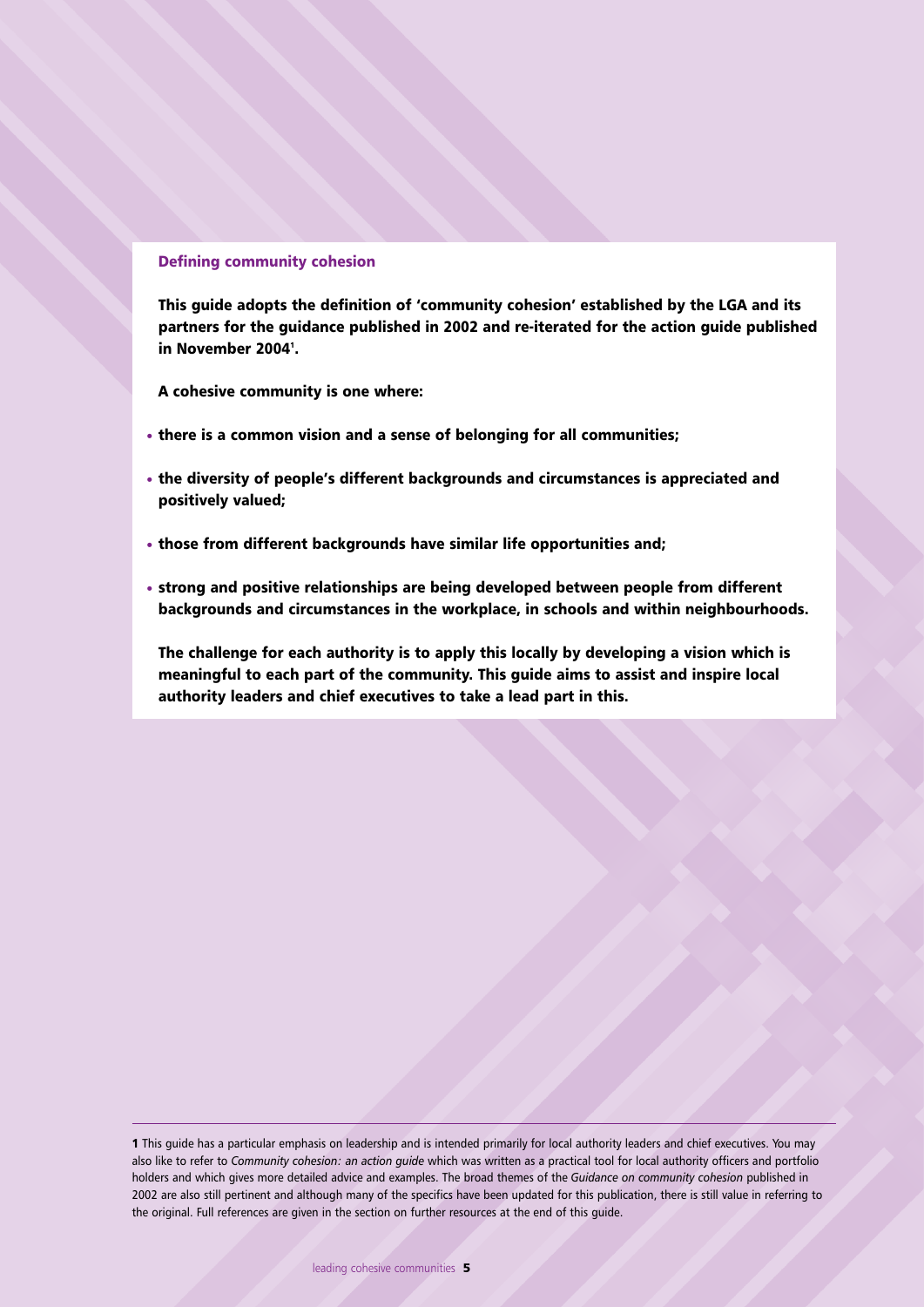### **local authorities – taking the lead**

**Every local authority leader is ambitious to establish his or her local area as a good place to live where everyone is valued, involved and made to feel welcome. Each local authority has statutory responsibilities as well as locally determined ambitions and it is the leader who must mesh these into a coherent vision for the good of the community. A divided neighbourhood, with no sense of place or belonging, in which one or more sections of the community are disaffected and constantly in dispute with each other, is unlikely to attract people to live or work and, still less, attract capital investment. Having to cope with disorder in the present takes attention away from the focus on improvements of the future. A vision for community cohesion, and a strategic approach to realising it, is essential and no-one is better placed than the local authority to bring this together.**

The 'community leadership' role of the local authority and its elected councillors is the bedrock of this document. No other organisation or group can claim the same breadth of interest and influence, nor the legitimacy that comes from a democratic mandate. This should not imply an overbearing or controlling role for the local authority. The strongest leadership involves well-judged devolution of power and recognition of expertise and experience well beyond the council chamber. A strong partnership, with clear lines of accountability, is essential.

Community cohesion reaches into every corner of the council's activities and has to be developed as a corporate issue. Decisions taken by the council should be constantly 'cohesion-proofed' by considering their impacts on all sections of the community. There is a danger in developing special programmes for cohesion in isolation, rather than approaching the issues through a corporate vision and strategy. Achieving community cohesion is not only about providing or enabling excellent services – it depends upon developing and promoting a clear set of values,

changing peoples' attitudes and promoting interaction with others and, critically, influencing how they feel about their area and fellow residents. This means developing new practical and leadership skills.

The starting point is, as ever, a vision, that everyone can identify with and understand. Local authority leaders have the responsibility to develop this and to give real and tangible meaning to community cohesion and to ensure that it is threaded through the Community Strategy (the next section takes this further) and through all other key policies. This can only be developed successfully through open and thorough discussion with the local community. Sometimes that discussion can get difficult and it is the leader's role to mediate and explain in order to facilitate full participation and, eventually, active support.

The whole authority needs to own and act on this strategy, but there are some very clear and particular responsibilities:

**The leader** will be personally identified with the need to create strong and cohesive communities; responsible for reaching out to other community leaders and providing leadership and developing key policies and strategy. This will also mean rebutting or challenging contentious and negative views of sections of the community, including those from fellow councillors; championing a cross-party consensus on community matters; fronting positive statements in the local media; explaining the reasoning behind allocation of the authority's resources and seeing that they are fairly distributed. This is about symbols and values, though expressed in practical terms and about being prepared to challenge some of the narrow – and often populist sentiments – which threaten community harmony by unfairly isolating and targeting minority groups.

**The chief executive** will be taking the overview of the council's strategies and translating them into service plans and practical actions; gaining corporate support and compliance. This involves strengthening

 $\bigcap$ o  $\overline{\mathsf{B}}$  $\overline{\mathsf{B}}$  $\overline{\phantom{0}}$ 

nit<br>T  $\prec$  $\bigcap$ o  $\overline{\mathbf{D}}$  $\overline{\mathsf{D}}$ 

Si<br>O

 $\beth$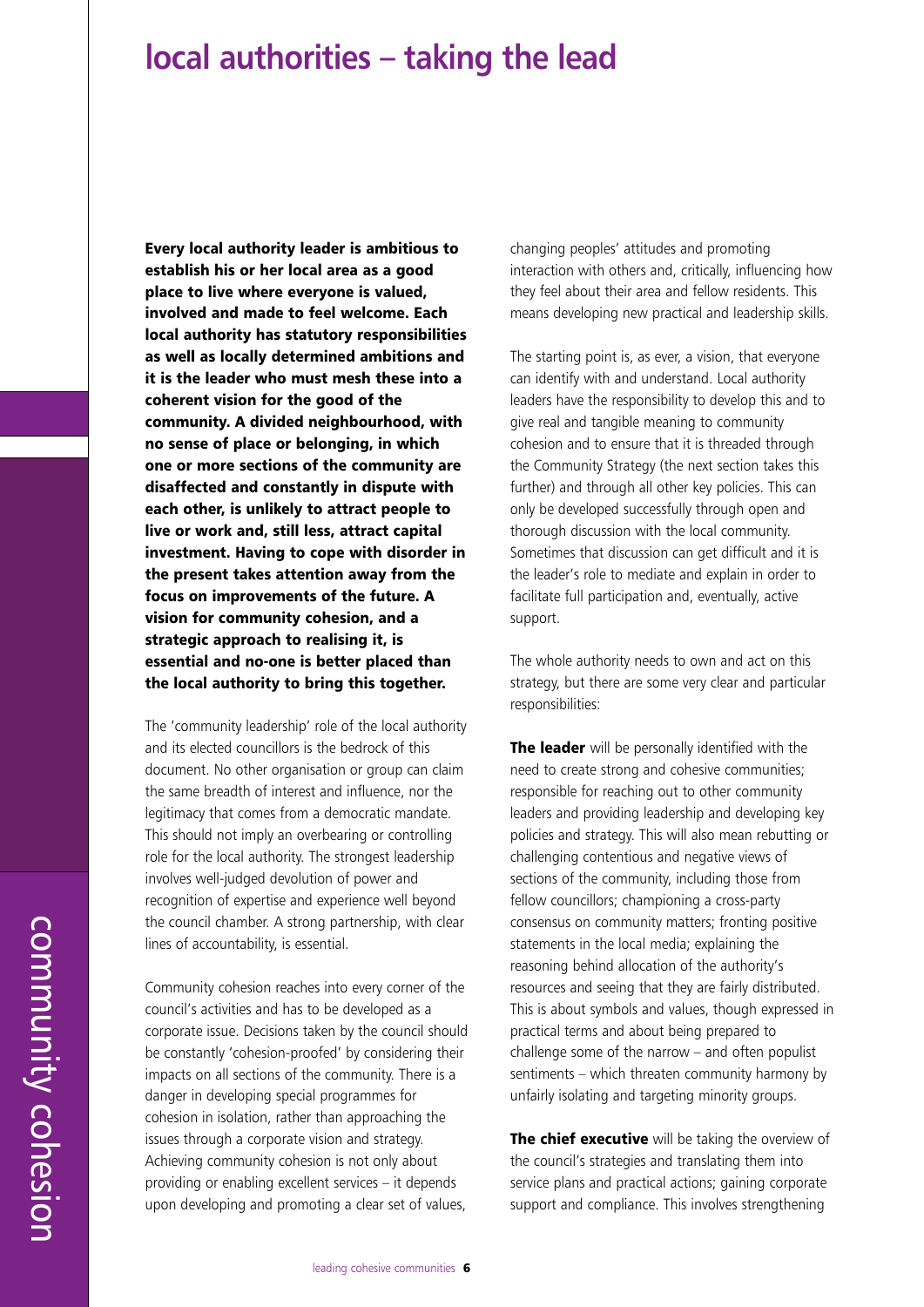key policies and programmes such as the authority's recruitment and procurement policies; ensuring meaningful measurement of the impact of council activities on cohesion; brokering practical solutions with the heads of other delivery agents; ensuring that all staff are suitably trained and informed about the authority's cohesion vision and able to apply it at the frontline. But the chief executive also has a leadership responsibility and is charged with overseeing the council's statutory responsibilities under the Race Relations (Amendment) Act 2000 to eliminate unlawful discrimination, promote equal opportunities and promote good relations between people from different racial groups.

**All elected members** have a leadership role in relation to their local communities and this is vital in the area of community cohesion. Whilst councillors are elected to represent their constituents, they must avoid simply representing sectional interests, which are likely to damage or disadvantage others with

equally legitimate and evident needs. They also have a responsibility to promote wider community interests and to be fair minded when considering resource allocation. They must therefore have an understanding of the needs of all groups, whether or not they are represented by their constituency interests. They must also be prepared to promote an interchange and dialogue between different groups and to promote tolerance and mutual respect.

#### **Knowing what's going on**

Local authorities should never forget that their principal role is to represent their community – and that depends upon them knowing what's going on. Often ward-level members are very well connected and are the first to recognise where tensions might arise. Keeping in touch with local people – through surgeries, meeting people in the neighbourhood, or any form of local meeting – is essential. All departments will also have a lot of local knowledge at

#### **In two neighbouring authorities…**

In **Sunderland** the chief executive has led the change by taking on a major restructuring to ensure that cohesion has a more prominent role. He has taken the lead in terms of vision, signalling commitment, and communicating the vision and in making clear what is expected of his managers under the banner of a 'one council' approach to cohesion. The work is being embedded in Sunderland's vision to be a 'safe and friendly' place to live. The council is now moving towards a more devolved model for delivery and accountability.

Strong political support has also been established through the portfolio holder. A key challenge has been to ensure that all elected members commit to this agenda and have a sufficient level of knowledge and awareness to lead, and scrutinise cohesion within the authority and across partner organisations.

In **Gateshead** there is a designated cabinet member with responsibility for community cohesion, equalities and asylum seeker communities. The council also has a group director designated as an equalities champion whose remit incorporates community cohesion. A chief officer working group oversees and drives the work reporting to the lead member. Gateshead council have a corporate community cohesion strategy and programme of work is being developed and used as the basis for improving community cohesion. A Diversity Forum has also been established which is the council's official engagement forum with black and minority ethnic communities.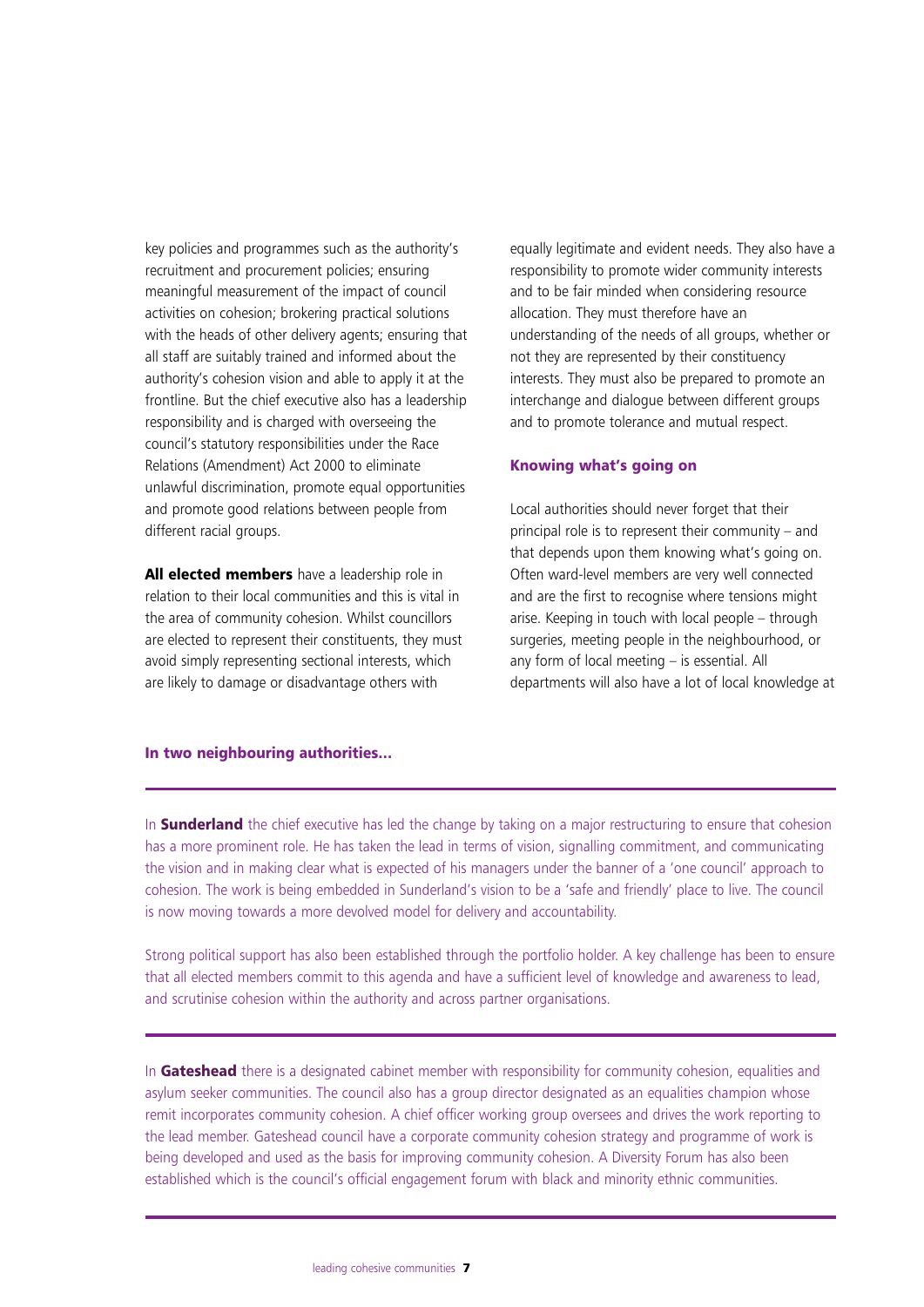their disposal, but they need to marshal it effectively and keep elected members informed

Councils need to know how the local community is changing – who is moving in and who is moving out; is one group harbouring a grievance about another, or do they feel that they are no longer getting a fair deal? Do local people feel that one or more of the statutory agencies is neglecting them, or failing to give them the protection and security they need? Do local people feel that they are losing their identity, or perhaps they feel that 'outsiders' are responsible for a new wave of criminal behaviour. None of these fears may be true, but false perceptions have sometimes led to disaffection – and worse. Equally, councils should be aware of positive interactions between local groups. Knowing what enhances cohesion, and helping it to thrive, is vital.

Often it is local councillors and officers who can pick up on what is going on in their area and can try to make sure that there is an appropriate response before problems arise. As leaders and chief executives you need to be aware of which mechanisms are in place in your local area to facilitate this and how they can inform your own strategic decisions.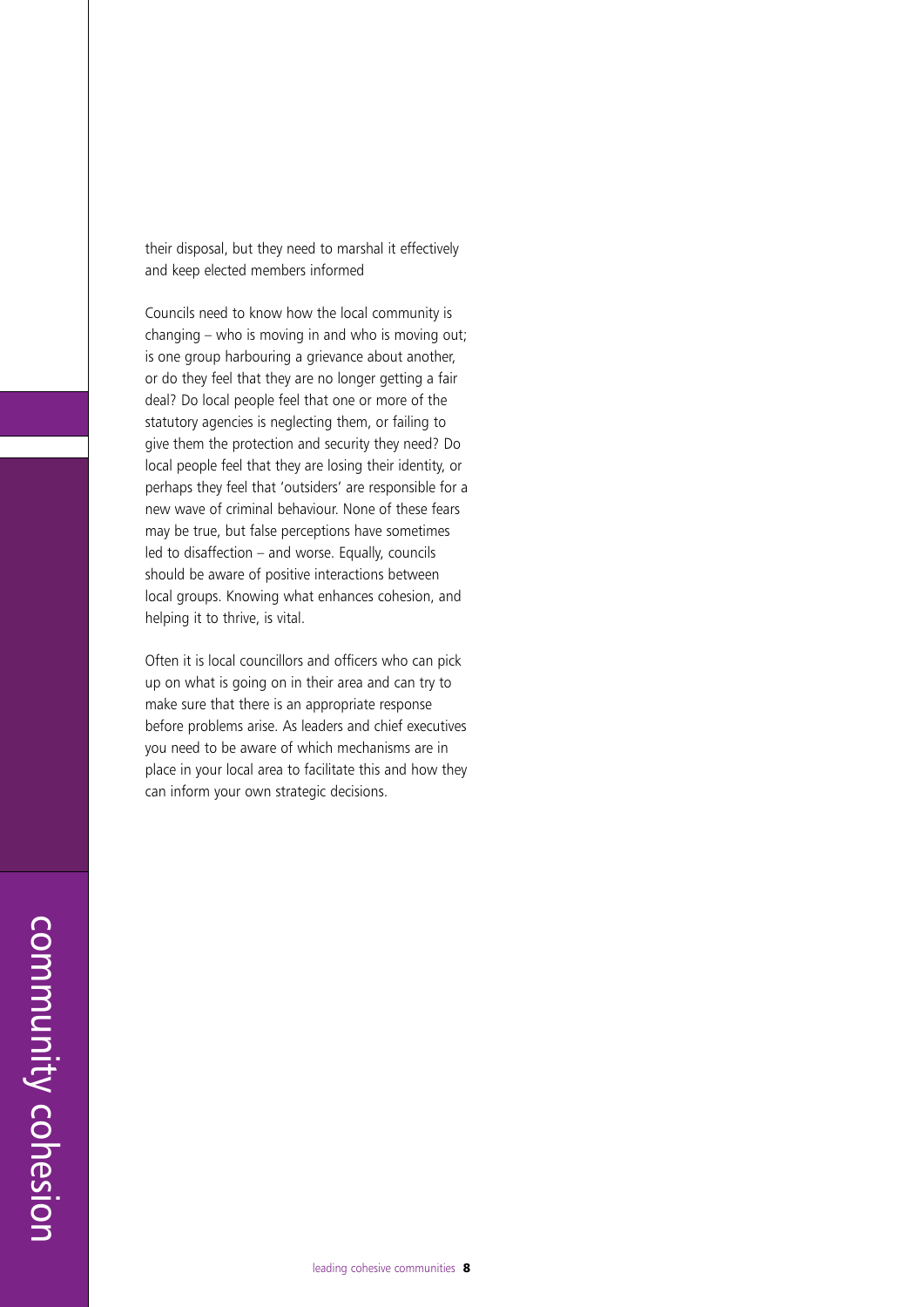### **be clear about your responsibilities**

**This guide and the preceding action guide show many examples of authorities which see the importance of building cohesion in their communities for the benefits it brings. This ought to be sufficient encouragement in its own right but in any case all local authorities and many public bodies also have very specific and clear statutory** *duties* **to consider.**

The Local Government Act 2000 established the power to promote the social, economic and environmental well-being of the local area. More specifically, the Race Relations Amendment Act 2000 gave public authorities a general statutory duty to promote race equality and when carrying out your functions to:

- eliminate unlawful discrimination;
- promote equal opportunities; and
- promote good relations between people from different racial groups.

In our view, this needs to be developed more actively, with a real commitment to building a successful multi-ethnic and multi-faith society in which all citizens are treated fairly – and both accept their responsibilities as well as receiving their rights.

The Commission for Racial Equality has produced a number of guidance publications to help you meet your duties under the Act. In particular, the *Good Race Relations Guide* (available online at www.cre.gov.uk) gives detailed guidance on the duty to promote good relations between people from different racial groups.

Other statutory duties are placed on authorities within the Disability Discrimination Act and the Equal Opportunities Act. From 2009, a new body, the Commission for Equality and Human Rights will begin to oversee the full range of equalities duties and responsibilities.

As well as the statutory duties, the audit and inspection regime places increasing emphasis on cohesion. Within the newly revised Comprehensive Performance Assessment, the council's approach to community cohesion will be taken into account in its overall rating, emphasising the centrality of cohesion to the council's community leadership role.

More progress will be made if these duties are addressed actively and positively and will help to ensure that particular groups do not feel isolated, unfairly treated and disaffected. It is therefore essential that the authority's strategic approach to cohesion and equality is interwoven at all levels.

In practical terms community cohesion means making sure that different groups can get along with each other and develop relationships based on mutual trust and respect. This will depend upon regular contact and interchange. It means breaking down segregated and separate lives and ensuring that no group is discriminated against or suffering such disadvantage that they feel that they have no meaningful stake in society.

The role of local leaders is to ensure that these ideals are not just empty rhetoric but are also reflected in the strategies and policies, as well as the everyday activities of local authorities and their partners.



From Blackburn with Darwen's *We all belong* campaign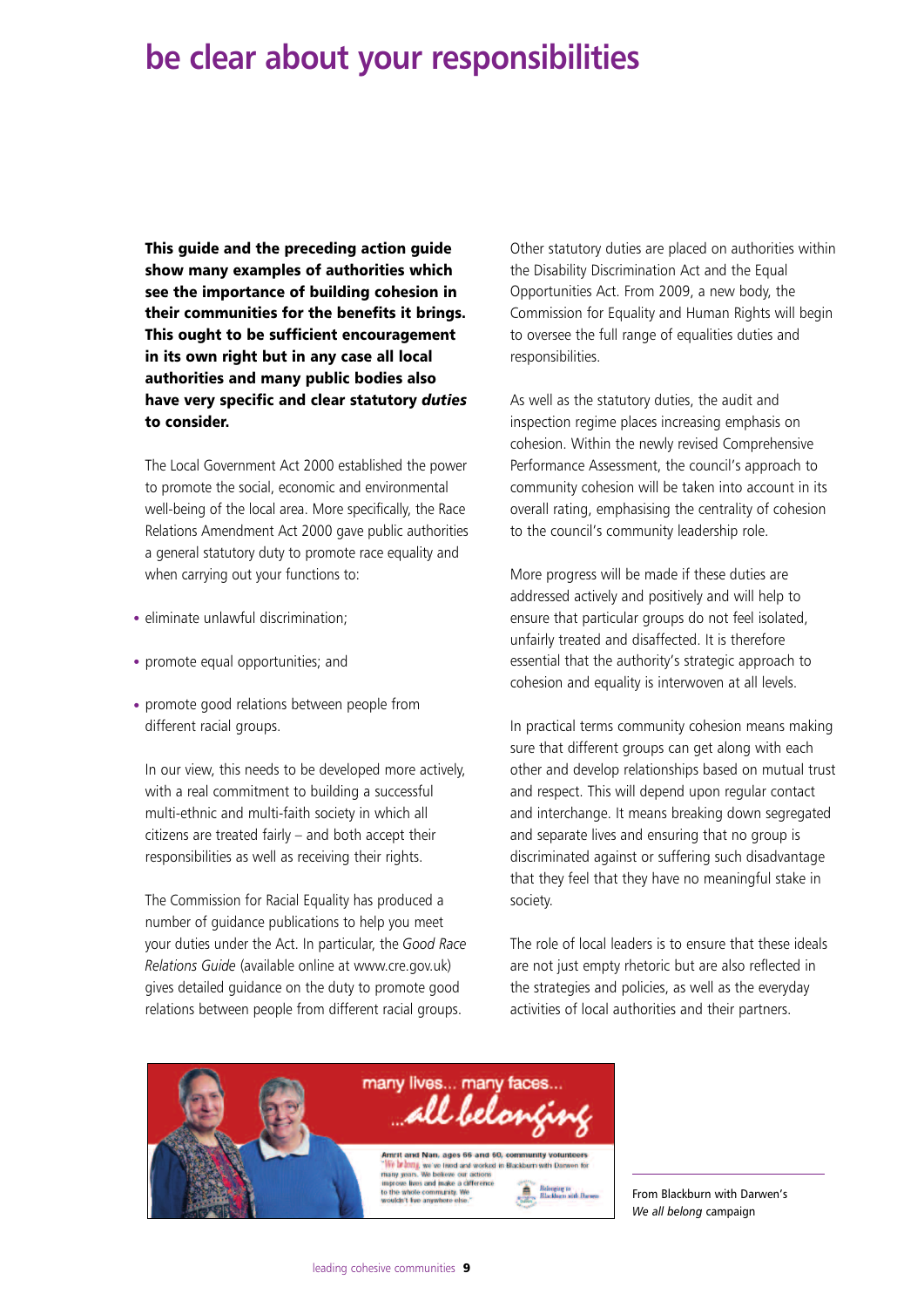### **3 developing a compelling vision**

**For those authorities which have achieved significant improvement in the cohesion of their communities, the first step has invariably been to build a compelling vision for the area, which everyone understands and feels able to accept. If people are part of the process of preparing the vision they will be more likely to take ownership of it and support it in practical terms.**

Local authorities, in their community leadership capacity, are best placed to begin this process. They can ensure that, with the active participation of their communities and partners, the vision informs all of the key policy areas of the authority and the activities of all local stakeholders. Ultimately, this vision needs to be integral to the council's community strategy.

An effective local vision will be drawn up following open and thorough discussion with the local community. Giving people of different groups a chance to come together and to develop greater trust and respect is essential, even if it is occasionally uncomfortable. Even though there may be real debate and disagreement, this will provide the opportunity to establish what local people really think about the vision and to ensure they feel genuine ownership of it.

Many discussions have been less successful than they might have been because they have emphasised differences, rather than what we hold in common. The Chair of the Commission for Racial Equality has described an integrated society as comprising equality, participation and interaction and these three concepts could form the starting point for the vision. The definition offered at the beginning of this guide could be referred to. Local discussion could encompass the following topics:

- What do we all understand by a cohesive community?
- What are the key improvements which we all want to see to bring this about?
- How can we develop pride and a sense of belonging in our local area?
- What are the values which we all believe should underpin our vision for a cohesive community?
- How do we promote common interests and a sense of belonging whilst respecting differences and diversity at the same time?
- How do we promote positive cross-cultural and inter faith contact?
- What do we understand by 'Britishness' and 'citizenship' and our own local identity?
- Is there equality of opportunity for all sections of the community to participate in the decisions affecting the community?
- Where might we need to build capacity to enable individuals or parts of the community to participate fully?
- How can we welcome newcomers and help them to understand local norms whilst also understanding their needs and valuing their past experiences?
- What more can be done to combat discrimination on the basis of race, religion, gender, sexual orientation, disability and age?

Particular efforts will be required to engage those who are not usually involved in formal consultation. such as young people, asylum seekers and refugees, Gypsy and Traveller groups and people in isolated or deprived areas. Consideration must be given to whether representatives from these groups are involved and whether they have been given time and resources to help them to participate effectively.

To make a vision into a reality, it must be woven into the key strategy documents, including the community strategy. Consideration must be given to the best way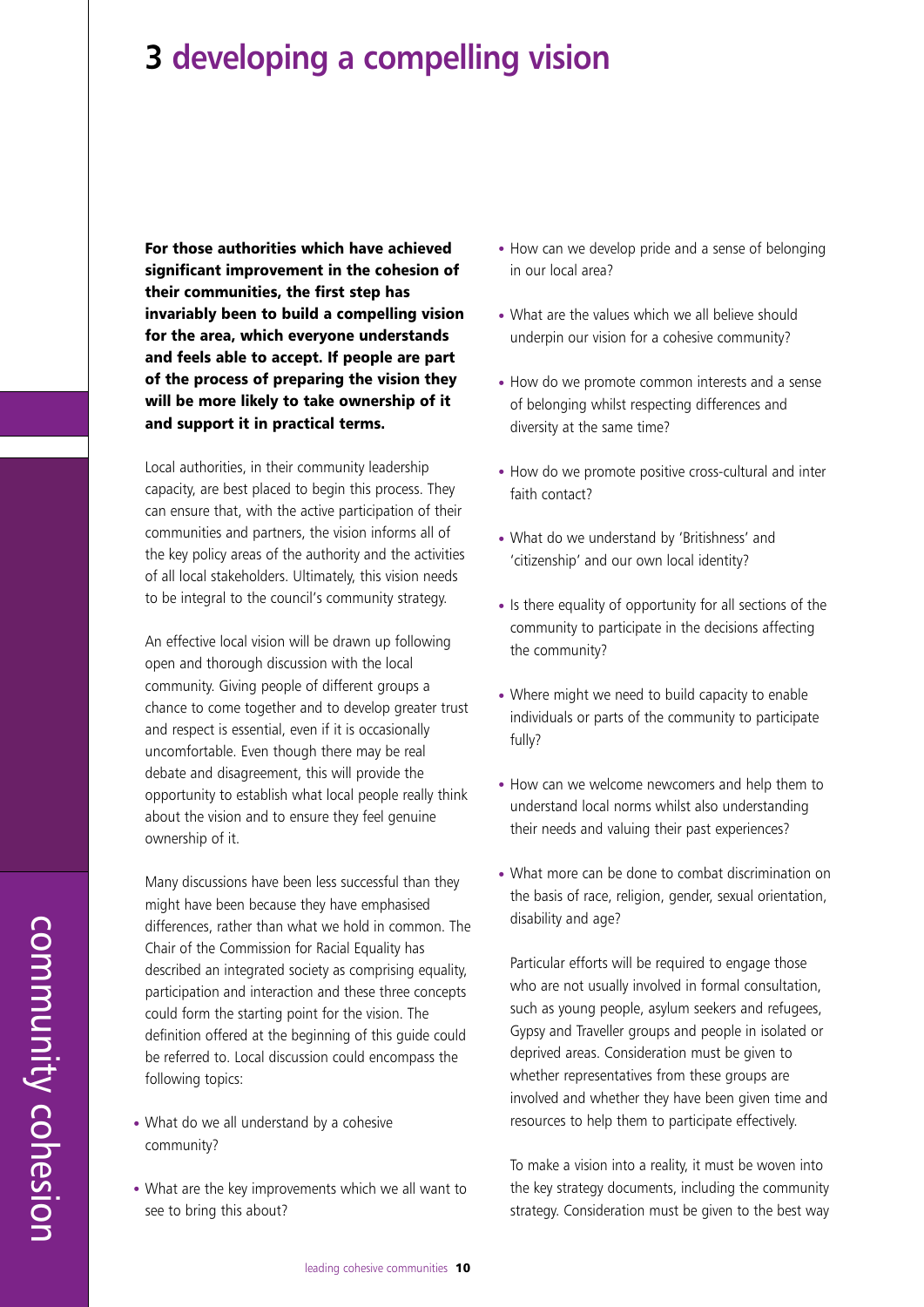### **Building commonalities – respecting differences**

We know all too well that minorities are often the most disadvantaged groups in our local communities and that equal opportunities and anti-discrimination legislation alone cannot combat disadvantage. Some communities have closed in on themselves, possibly for protection, or to cling to their distinct values and that this separation has militated against mutual trust and respect. Parts of the white community (and longer standing BME community) are also very disadvantaged and have become alienated and defensive.

A key challenge for any local area is, therefore, how to ensure that multicultural and other differences are respected, but that we also invest in creating commonalities and avoid reinforcing separateness and divisions.

This will involve some very difficult discussions about what is expected of local residents, as citizens, as well as what protection and resources they and their different communities might expect. It is also important for newcomers to be made welcome – to understand local norms of behaviour, whilst also allowing us to realise the benefits of greater diversity.

Some of these discussions will inevitably be linked to wider issues about 'Britishness' and the nature of identity in modern multicultural countries. Local authorities cannot be expected to resolve all such issues. However, they can influence who different groups interact with, they can promote and foster tolerance and understanding and they can also ensure fair play. In order to break down the barriers between groups, authorities must first understand where they exist, the nature of the differences and keep in touch with the way in which communities are constantly changing.

Many different agencies now have plenty of experience of supporting different groups by providing them with their own facilities and by 'capacity building' their support networks. These have often taken the form of specific community centres, special projects to improve employment prospects or develop business interests, celebratory events like carnivals and festivals and targeted provision of services in the arts, sports, health and education delivered through culturally sensitive schemes. However, there is much more limited experience in promoting cultural interchange and in projects and services which emphasise similarities and common interests. Again, the starting point will be building an understanding of the present level and nature of 'social capital' and developing a programme in response. This may mean doing things in very different ways – and this is only likely to be successful if a consensus is firstly built around those changes.

#### **Ted Cantle**

*IDeA Associate Director and Chair, The Institute of Community Cohesion*

to communicate it to others, through channels such as local press and media, leaflets or a poster campaign.

It is important to undertake internal visioning within the council as well as externally with the community. The former can have medium term impacts in terms

of strategic planning and resourcing, while the latter can have longer term outcomes in terms of participation and inclusiveness.

But a vision, or the strategy that arises from it, should not be a dry document full of 'worthy' statements. In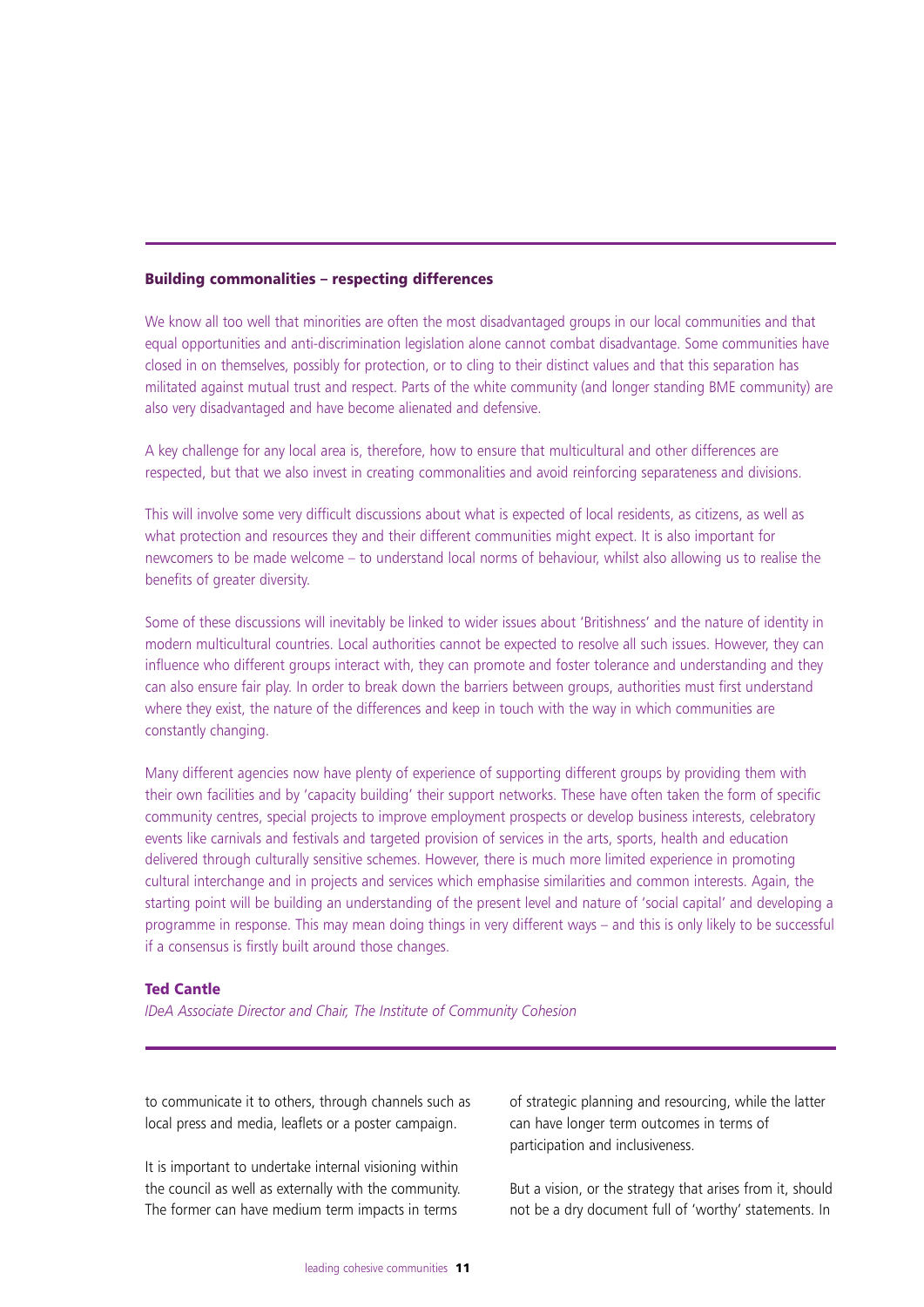fact it need not be a document at all (although some authorities have taken this approach and found it an effective way of communicating their vision and strategy). There are many approaches which councils and their partners have taken to try to win the hearts and minds of local people. Symbols, and actions which are consistent with the vision are also very important to set the right tone and to establish respect through ethical leadership. Most importantly, the vision needs to be at once the property of the whole community and the responsibility of the leader of the council. By taking ownership of the vision and accompanying strategy, the leader can take it off the page and ensure delivery in practice.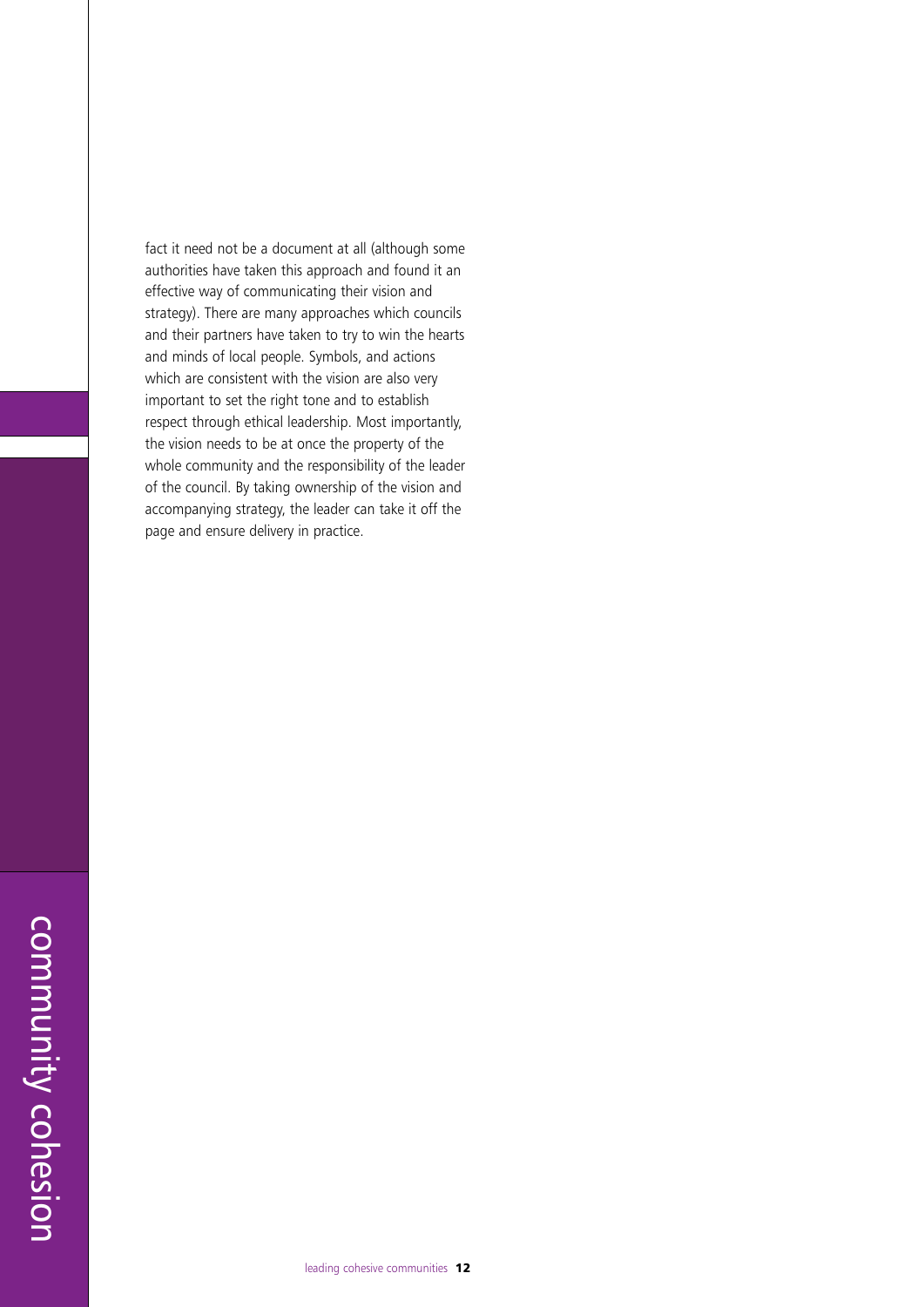### **'mainstreaming' – taking a 'whole council' and 'whole community' approach**

**To be fully effective, the cohesion strategy cannot be the responsibility of one local authority department working alone, or of one group of members working independently of the rest of the council. It must be a corporate responsibility and grow out of a shared vision which is owned and acted upon by the entire authority and, ultimately, by the entire community. It is tempting to describe this as 'mainstreaming' but this underplays the complexity of the challenge. It may be better to think of this as a 'whole council' and 'whole community' approach.**

The vision cannot be dispensed from one 'well-spring' alone. Member champions or a dedicated department may be effective in some respects (in scrutinising the activities of the whole council, for example) but they cannot by themselves deliver the whole vision. Rather, the leader and chief executive of the council must promote the vision in a way which empowers others to take action in the authority and the community at large. Council leaders and chief executives should be applying a more strategic and vision-led approach to changing behaviour among those they work with.

Good communications are essential, particularly to support new and wide ranging policies. It is unlikely that they can be simply cascaded in the more traditional sense and will generally require some new, innovative and participative approaches to engender support and understanding.

The whole council approach is also about ensuring that all of the council's principal services are engaged with the agenda and that they are delivering cohesion through their everyday activities. There is a real danger that new and specialist teams and services – including pilot schemes and demonstration projects – will be set up to deal with cohesion but that the council, as a whole, will change very little. Some local authorities may be tempted to resource community and voluntary sector organisations to do the cohesion work on their behalf and whilst such organisations have a valuable role to play, they cannot be expected to deliver the council's principal services or compensate for the work that they do – or fail to do.

The work of mainstream and specialist services and teams also has to be monitored and evaluated on a regular basis in order to ensure that strategic objectives are being met. This is taken up in later sections on measurement and performance.

There is strong political and managerial support within **Gravesham Borough Council** which is driving forward the theme of community cohesion within the council's own organisational structure, as well as providing a basis for improving services tailored to the needs of the local community and individual service users.

A top level Community Cohesion Group was set up by the authority in 2003 to advise and co-ordinate community cohesion and race equality issues across the council and this has been a major driver for change. The group is chaired by the executive director of corporate services, and includes an officer from North West Kent REC, and the lead cabinet member for community well-being. The council also works with local voluntary and community groups. The group meets monthly to co-ordinate community cohesion issues across the council. All service departments, under the guidance of the group, are required to play an active role. The group is responsible for coordinating the development, implementation and review of race equalities policy and community cohesion issues, as well as driving best practice and change within the council's corporate structure.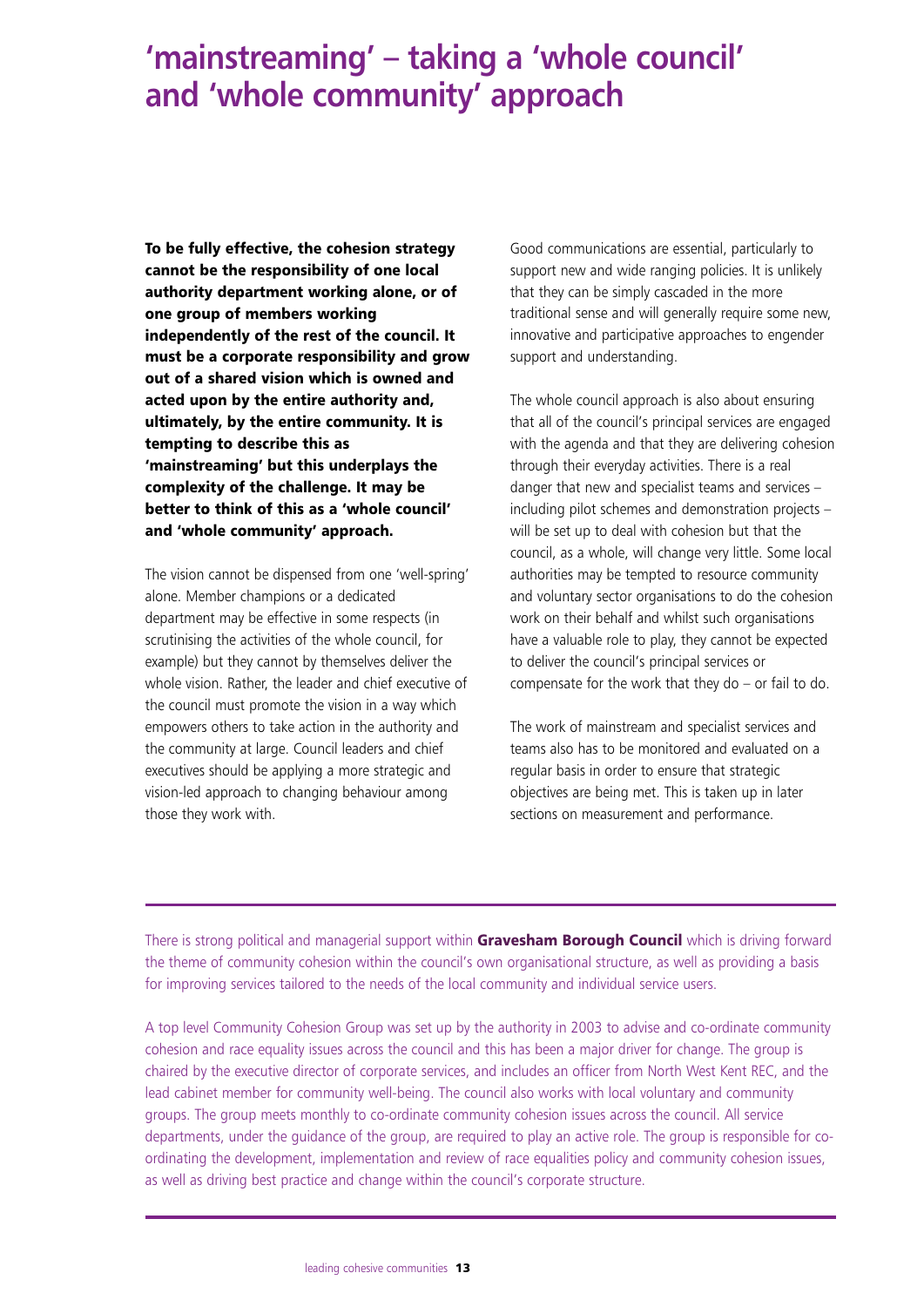Following the disturbances in 2001, the publication of the Oldham Independent Review and the national reports into community cohesion, **Oldham** Council has attached high priority to building community cohesion in Oldham. This is central to the borough's community strategy and the council's corporate plan, in which it is one of the council's six key priorities.

Working with a range of partners, including the Community Cohesion Partnership, the council has developed a programme of work to strengthen community cohesion, and developed the Forward Together Strategy and Action Plan to take this forward. This seeks to involve all the partnerships of the Oldham Partnership in contributing to this work.

The council completed a detailed review of the impact and outcomes of its work to build community cohesion in October 2004. This identified a need to analyse the gaps in this work and identify areas for further development. Since then the council's leader and chief executive have also carried out a wide ranging 'Listen and Learn' programme to gather views from across the communities of the borough to find out what they think are the priority issues to be addressed in building community cohesion.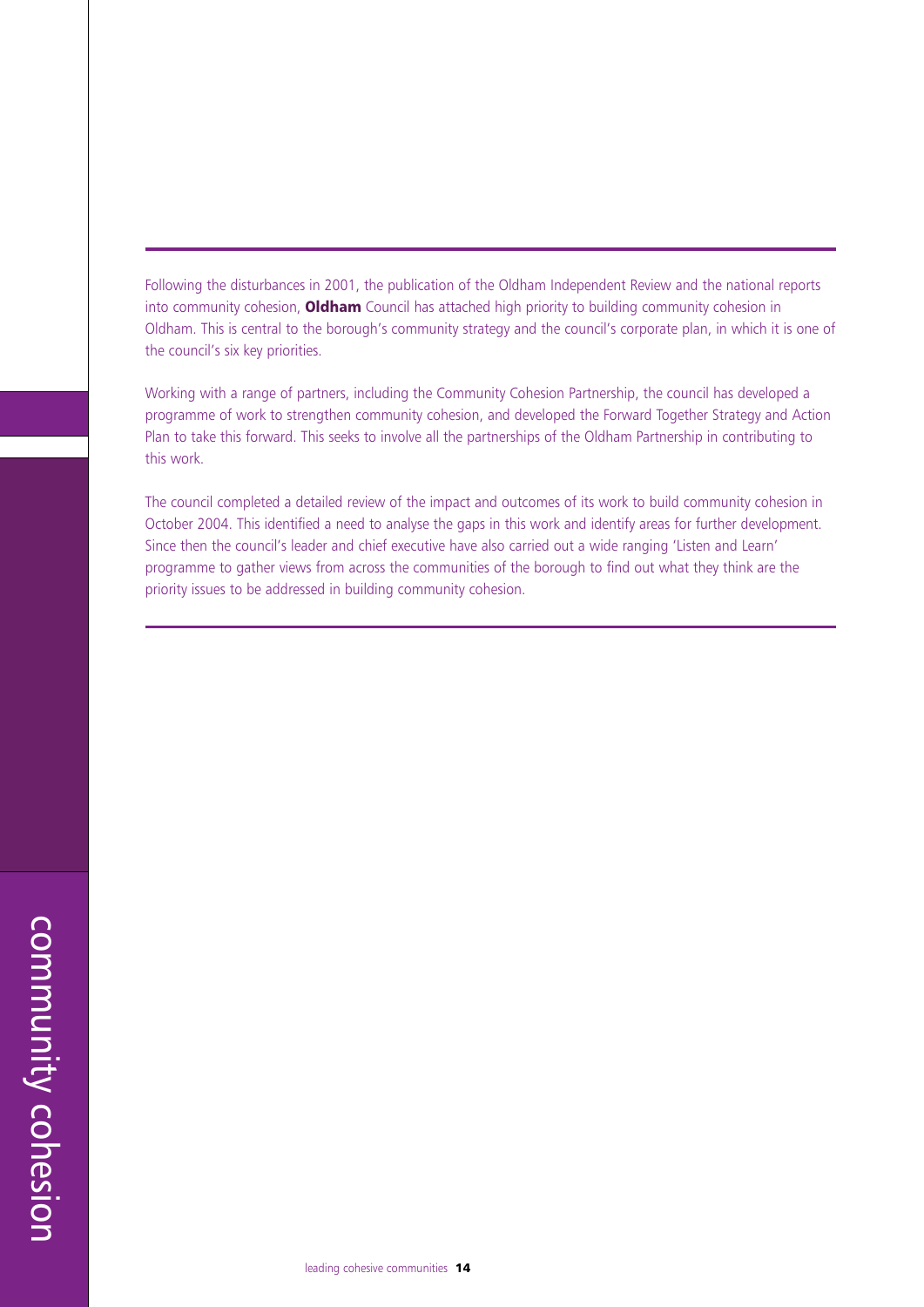### **cohesion – a central part of your community strategy**

**Cohesion ought to be a central theme of the community strategy. If a separate community cohesion strategy is prepared then this needs to be complementary to the community strategy.**

It should also be noted that the government has supported re-designating community strategies as 'sustainable community strategies'. This is a useful development because, whilst there are slightly different interpretations of 'sustainability' they all imply the integration of economic, environmental and social objectives and community cohesion clearly fits in to this picture.

The links between sustainable community strategies and the Comprehensive Performance Assessment (CPA) have yet to be fully developed but there will almost certainly be important implications for the ways in which authorities approach cohesion.

Further, the new eight part definition for a 'sustainable community' clearly indicates the need for cohesion to be an important part of any new neighbourhood development and renewal process**<sup>2</sup>** .

**Tameside MBC's** leadership commitment to the community cohesion agenda is emphasised through the community strategy and local strategic partnership (LSP).The strategy was developed from a definition and set of action points for the authority, LSP and the community, generated directly from public consultation.

From this, Tameside's 2003-06 Community Strategy identifies six priorities for the borough:

- supportive communities;
- a safe environment:
- a prosperous society;
- a Learning Community;
- a healthy population; and
- an attractive borough.

The priorities within the strategy are supported by the board and eight thematic partnerships, which together make up the Tameside Local Strategic Partnership.

Promoting cohesion and inclusion cuts across all of the themes in the strategy, but is picked up in particular under the supportive communities theme. This priority aims to reduce the differences in education, crime, housing, employment and health between different communities, whilst improving levels overall.

The chief executive of Tameside has established regular meetings with the chief executive of neighbouring Oldham to discuss cohesion issues (particularly important since many extended families live either side of the authorities' boundaries).

**2** This definition can be found in Appendix A of *Securing The Future: Delivering UK sustainable development strategy*, ODPM, March 2005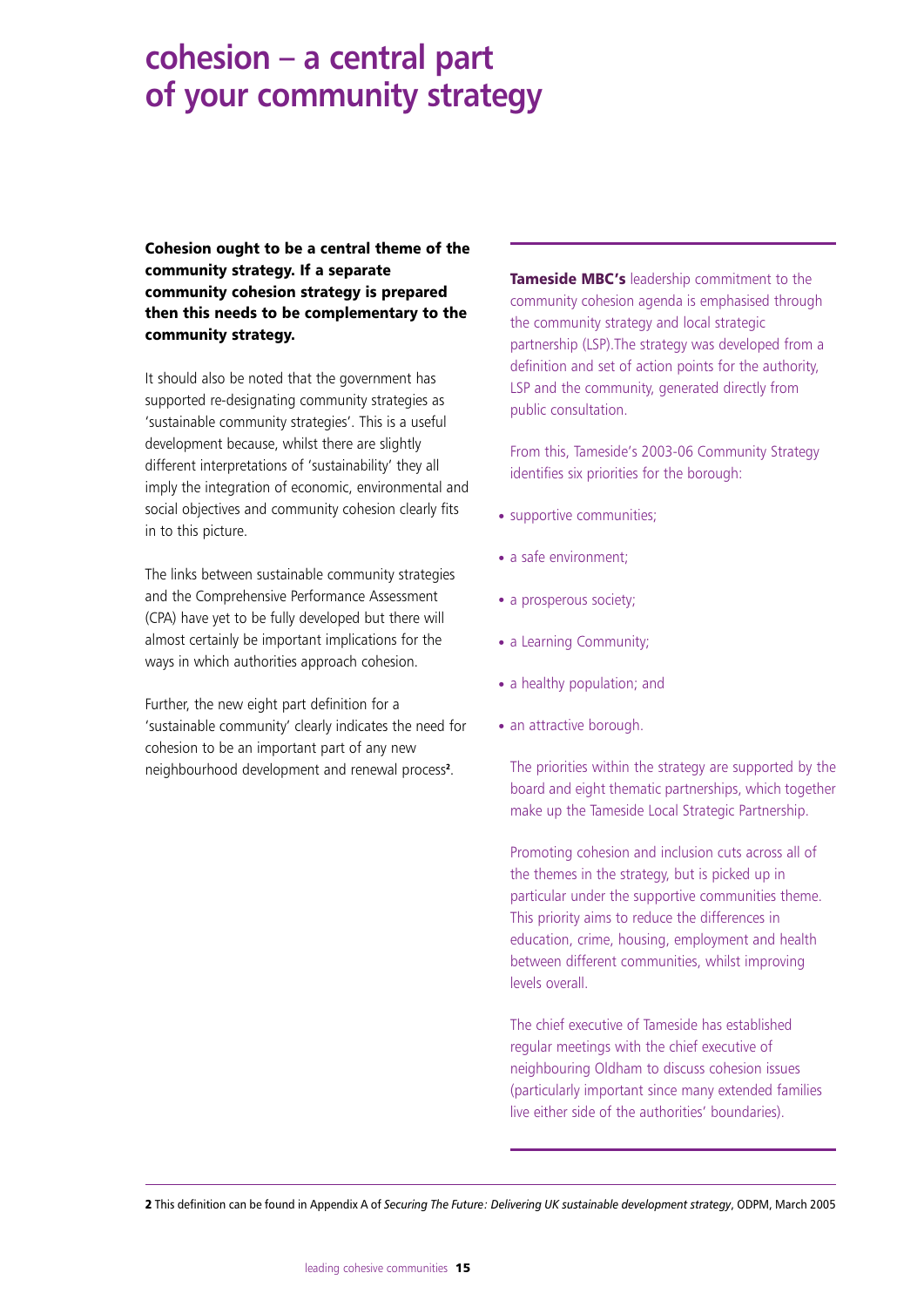### **active partnerships**

**Although local authorities have a lead role in realising community cohesion, they cannot deliver it alone. Partnerships are vital to making progress on cohesion, be they informal alliances or formally constituted bodies. Partnerships should not just be developed after something has gone wrong, they need nurturing over time and continuity to ensure a commitment from all sectors. Partnerships work best when there is a common vision which brings people with particular roles in the community together. Those links might comprise a range of different relationships – as various as faith leaders, chairs of sports clubs or local GPs for example, as well as the political leaders and other community representatives.**

Leaders and chief executives will mostly be involved in the more high level and strategic partnerships and have a key role to play. Typically, though not exclusively, they may chair many of them, and are most likely to play a key role in the local strategic partnership (LSP) which is tasked with developing the community strategy.

A vision for community cohesion needs to be developed with partners to ensure consensus and ownership. This is very important as those partners will play a key role in leading culture change or handling conflict resolution. To effect change and ensure delivery it is often most effective to establish joint agreements, shared targets and if possible pooled resources and budgets between the authority and its partners. This may be within the framework of Local Area Agreements (LAAs).

The Crime and Disorder Reduction Partnership, which has statutory status, is of particular importance. Breakdown in cohesion can manifest itself in crime and fear of crime. It is easier for people to act in a criminal or anti-social manner towards people or property if they see no common link between themselves and their targets. The extent to which the members of the CDRP relate improving cohesion to reducing crime and disorder is important to the success of both.

One element in both reducing crime and improving cohesion is "having the right people who can provide an appropriate service and communicate effectively with all communities" (to quote the current National Policing Plan). In its original context this is meant in relation to the workforce but the principle could be applied more widely to partnerships and also to other areas of delivery besides crime and safety issues. It is not feasible to have all parts of the community represented in a single partnership but it is more realistic to identify the best lines of communication between the partnership and the community as a whole.

Leaders and chief executives have a crucial role in ensuring that decisions made within partnerships are communicated appropriately and explained fully and also in representing (or at least acknowledging the views of) parts of the community which otherwise would not have a voice. Doing so is crucial to the realisation of cohesion, since it is often the lack of access to decision-making forums which lies at the heart of disillusionment with the political process and leads to alternative structures being created.

Formal partnership structures and processes are only one way of enhancing cohesion. A great deal can be achieved by simply bringing people together on an occasional basis and talking through the issues. These sorts of discussions should not be left to moments of crisis when everyone is looking for someone to blame and when it will be much more difficult to build mutual trust. This more informal level of engagement can be a valuable way of reaching people who may be excluded or under-represented in more formal structures. Full and proper engagement with the views of women in the community, for example, will not be achieved if women are under-represented in some or most of the formal bodies active within the community. The role of women in providing strong role models is often cited as a factor in reducing or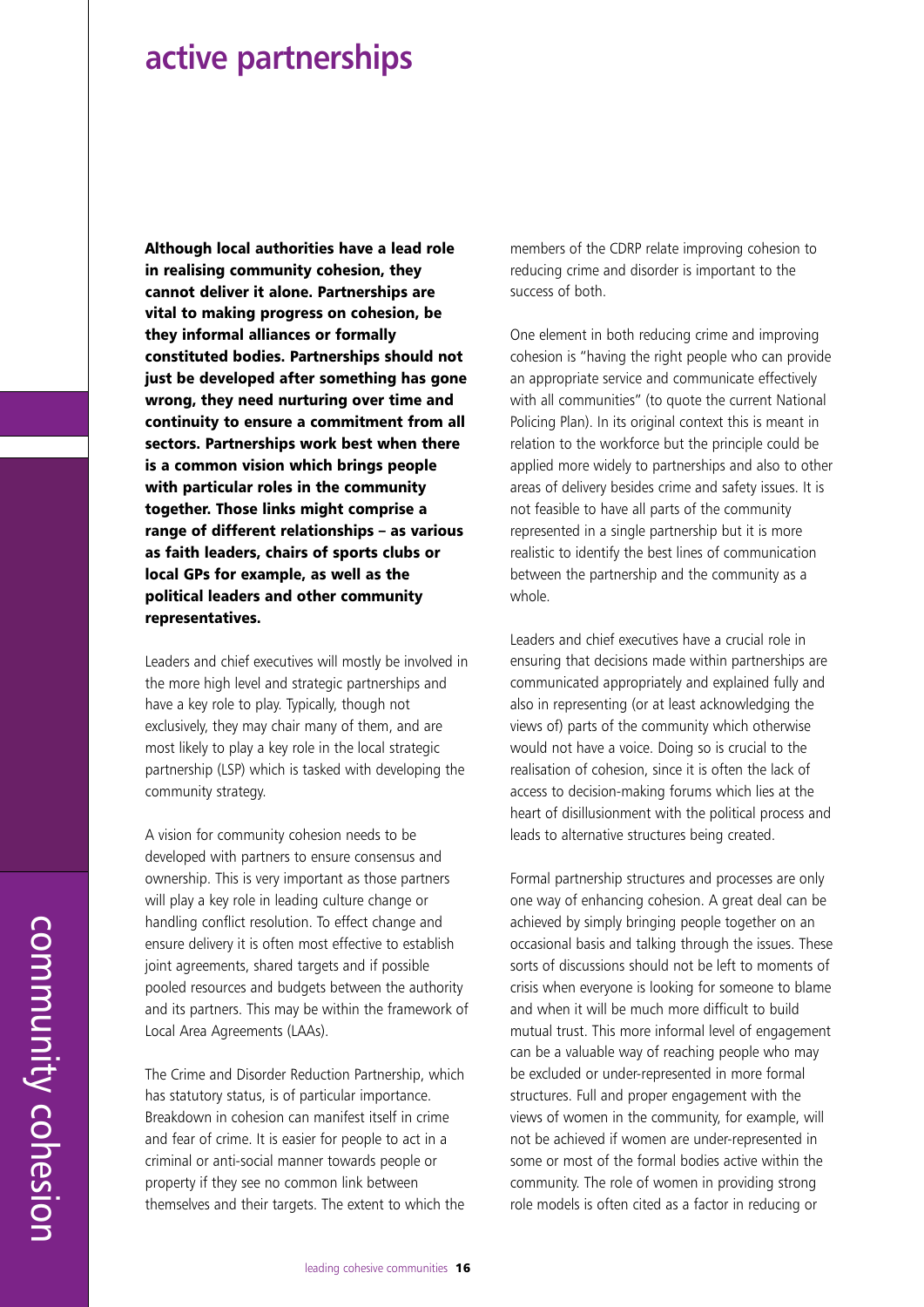avoiding tensions in communities and so the need to hear women's views is not only an equalities issue. In order to engage women's views fully, authorities will need to understand the informal or voluntary networks which exist within the community. It is the role of the leader and chief executive to question whether these networks are being accessed and actively seek out opportunities to develop links themselves.

Often, leaders and chief executives will be providing a common link through membership of various partnerships and will be able to provide a continuity and consistency of message, by promoting the cohesion vision in each of the different forums.

It is crucial in partnership working for there to be clarity on who is taking the lead for particular actions and, more importantly, who is accountable, ultimately, for performance. The key accountabilities should be established at the outset with regular reporting mechanisms put in place. Blackburn with Darwen

provides an example of where there are clear leads on each of the strategic priorities in the community plan.

Faith groups are usually, rightly, identified as key partners. The local authority is well-placed to encourage inter-faith dialogue as well as nurturing bilateral engagement. Discussion with faith groups can help leaders to appreciate how far the services and activities of the authority are sensitive to the needs of the particular group (and in some cases where the needs of different groups need to be reconciled). In engaging with faith groups, however, leaders need also to be alert to sections of the community which require additional effort to reach, either because they belong to a faith which does not have a strong or visible organisational structure (ie there may not be an obvious leader with whom to meet) or because the faith group itself finds them 'hard to reach' (for example, engaging young people in a meaningful way is as much a challenge for faith groups as it is for local authorities, and therefore the need for sharing learning on 'what works' is high).

When particular tensions arise, most recently after the London terrorist bombings, **Kirklees MBC** move quickly to express a unified Kirklees voice, supported by the council, faith leaders, community organisations and the police. They also maintain an information network, with key nodes in the council, community and police structures, to pick up tensions (real and rumoured) and manage effective responses.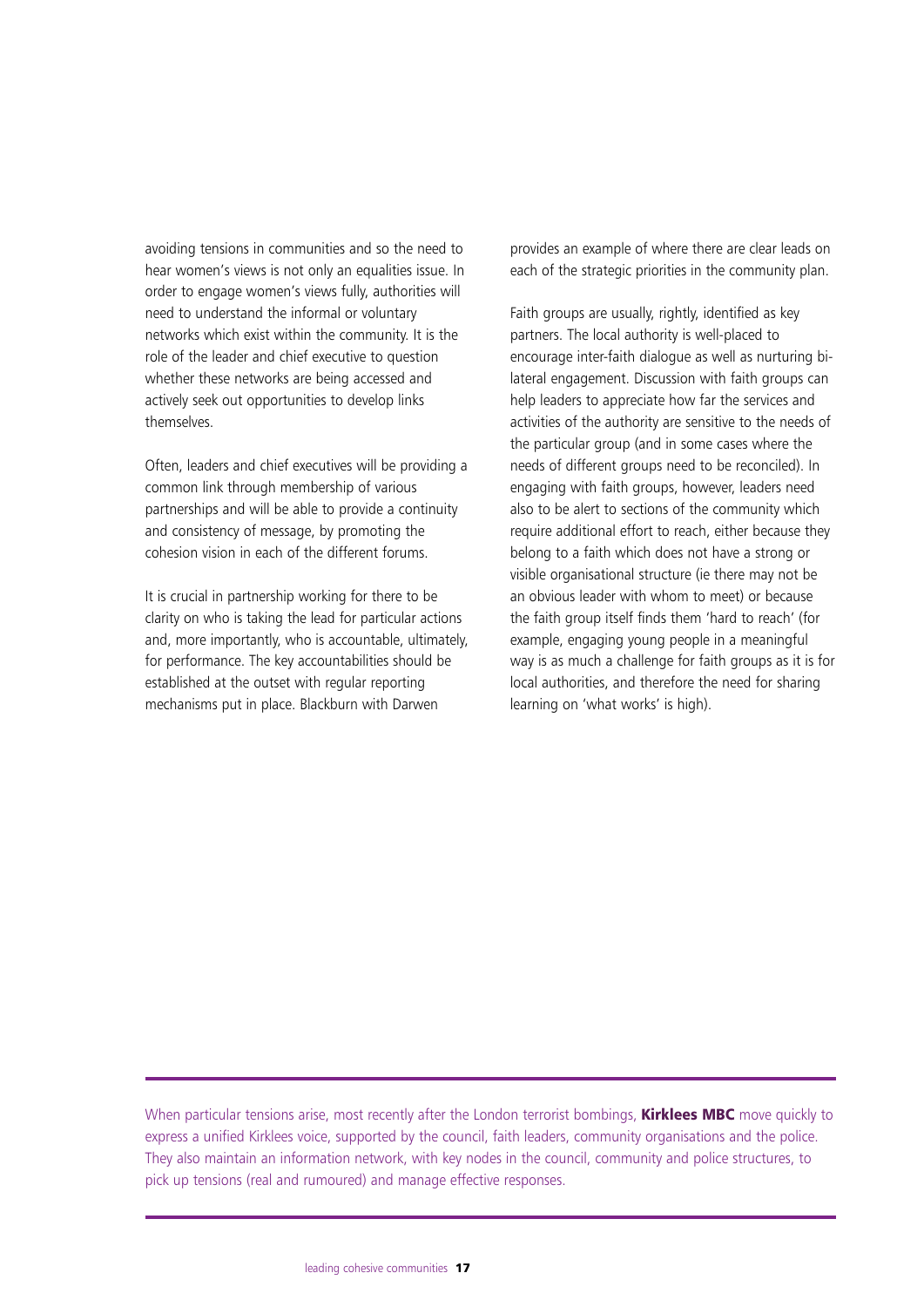### **political protocols and cross-party working**

**A number of local authorities have successfully developed and agreed protocols on a cross-party basis to reassure the local community that no-one will seek to heighten tensions or exploit divisions. This does not in any way inhibit free speech and simply makes sure that debates are held within a responsible context.**

It has also been possible to extend these cross-party agreements to cross-agency protocols and have been used within a specific context too, such as for inter faith work.

A range of agencies should be invited to 'sign up' on the basis that this should go beyond the political sphere and involve wider civil society and also include public figures (such as local GPs) or celebrities (such as football managers).

#### **Coventry**

In Coventry all parties share a vision of community cohesion, based on our long history of



welcoming people to the city from all over the world. We are committed to building on our good community and race relations and we are not complacent.

The challenge of community cohesion is in the recognition and indeed celebration that people and communities are different and have different needs but in so many ways are the same. We have the same aspirations and we need to be integrated. All elected members have a critical role to play in this.

We must strive to bring people from different backgrounds together so that we do not lead separate lives. We are different as individuals but the same as Coventrians. Everyone in Coventry needs to be valued by and proud of their city.

#### **Councillor Tony O'Neill**

*Deputy Leader and Cabinet Member for Finance and Equalities, Coventry City Council*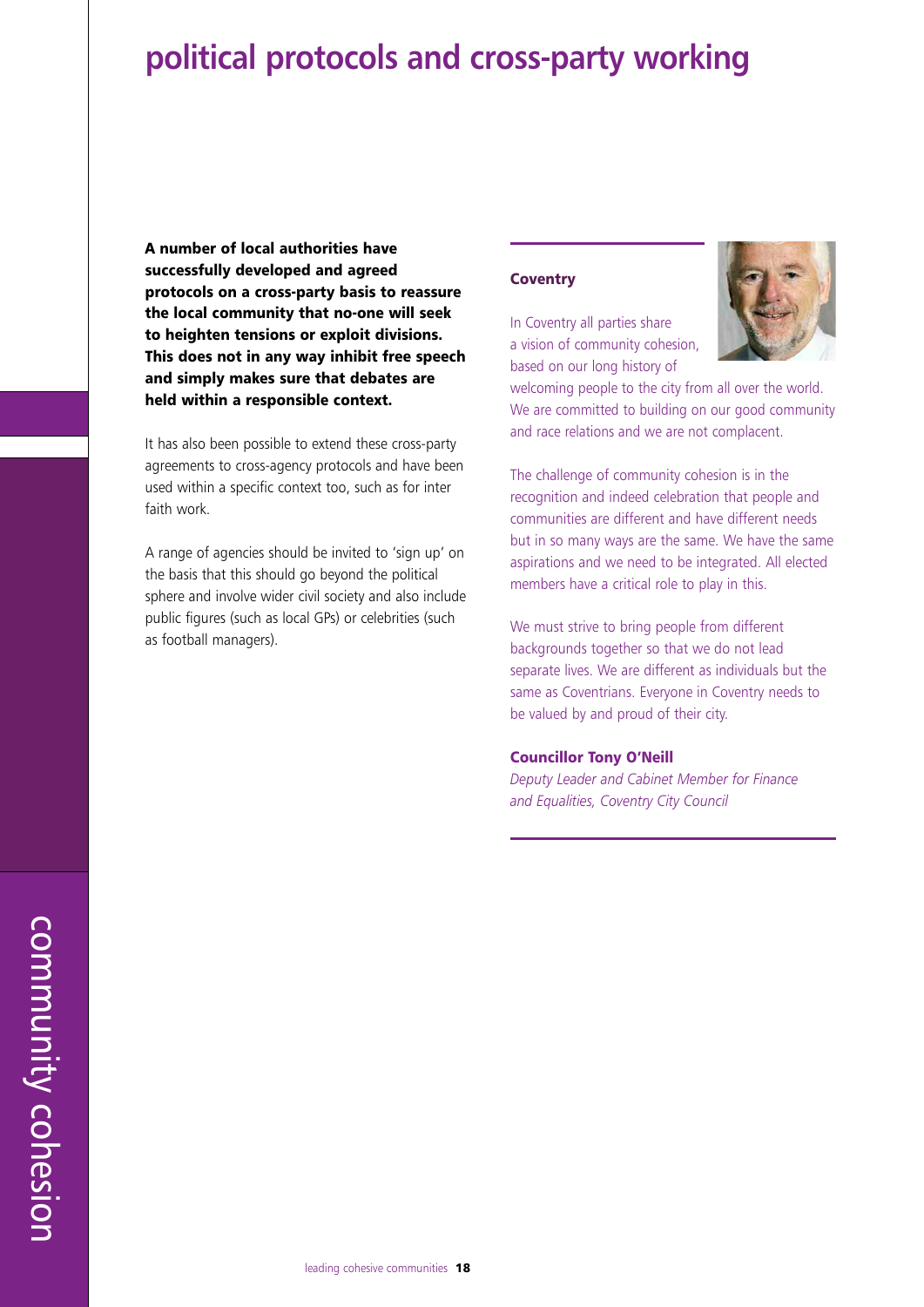### **Hounslow**

Our political protocol has provided reassurance to the many different and diverse



groups within Hounslow. It has been signed by the Labour, Conservative and Liberal Democrat parties and simply states: 'We will not, in our campaigning materials or in our dealings with constituents and other members of the community, seek to create or exacerbate divisions between groups within the community'.

### **Councillor Colin Ellar**

*Leader, London Borough of Hounslow*

### **Kirklees**

Here in Kirklees ensuring good community relations is a key feature of our work across sectors and with other agencies. The state of community relations across Kirklees is of extreme importance to the council and our partners. Although there are good community relations in general within Kirklees, there are some signs that this is not the case in all areas. We are engaged in work to better understand the factors that create community tension and have worked with front-line workers, community activists and our partners to identify concerns and equip people with the skills and tools to address them positively.

This approach is led by the leader of the council who uses meetings of all party leaders to maintain an informed and strong unified political voice amidst the complexities of a minority administration.

#### **Councillor Kath Pinnock**

*Leader, Kirklees Metropolitan Borough Council*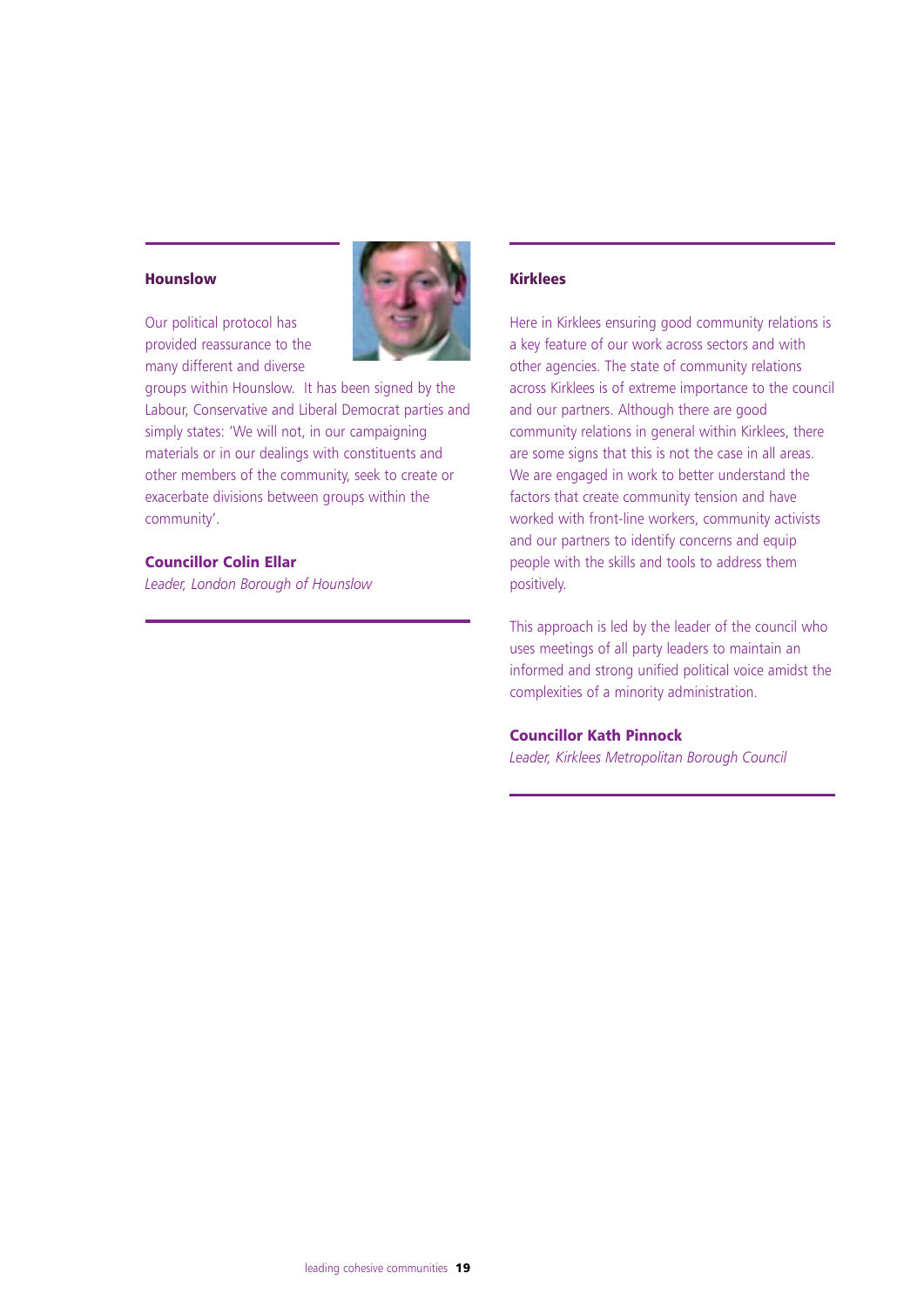### **skills, training and development for leaders**

**Fostering cohesion in the local community will present some of the biggest challenges faced by leaders and chief executives. There will always be a need to hone skills which are both specific to cohesion issues as well as more general leadership skills. There is also a need to ensure a much wider capacity of all elected members and senior officers, as well as the many staff who need general awareness and practical skills.**

Among the key training and development areas may be:

- Developing a specific understanding of the statutory and regulatory framework relating to cohesion, race and equalities (and how this applies to the council's activities). The previous section entitled 'Knowing your responsibilities' summarises the main statutory duties.
- Understanding how the Race Relations (Amendment) Act 2000 places a specific duty on delivering training itself – stating that authorities have to demonstrate through their race equality scheme how they will train staff on issues relevant to the duty.
- Understanding how to develop a community cohesion strategy, the principal components and how to measure progress.
- Awareness of the cultural diversity within the locality and how it is changing by means of locally and nationally available tools for monitoring and gathering information.
- Facilitating effective dialogue with the local community and being aware of tensions and sensitivities – and what can serve to heighten or resolve conflicts.
- Developing and communicating a vision within the authority and the community at large and brokering partnerships to deliver it.
- Building alliances to challenge extremism and prejudice and working more effectively with the press and media.
- Being aware of good practice from elsewhere, learning from each other and keeping abreast of developments nationally (and internationally).

The best form of learning will be by seeing what others are already doing and applying it to local circumstances, by discussing real challenges and not merely trying to apply theoretical frameworks.

The key to addressing issues of cohesion is not to consider them in isolation but to apply an understanding of what makes a community cohesive to everything the council and its partners do. Training and development need to be put in the same context by being tailored to the specifics of the local area whilst also taking in the broader policy and performance challenges within which the authority operates. Enhancing skills and knowledge on cohesion issues should not be separated from the approach taken to develop the skills of members and officers on the core work of the authority, namely delivering the outcomes of the community strategy or outcomes related to CPA or the LAA.

With this in mind the IDeA has formed a partnership with the Institute of Community Cohesion and established a range of support for local authorities and their partners:

- **A Leadership Academy module on community cohesion** This is part of the IDeA's overall work on leadership and will be one of a number of modules in that programme. It also forms part of the work that the IDeA is doing to improve capacity on sustainable communities more generally.
- **An introductory session for all councillors/ senior officers and partners**, with the option to develop action frameworks with ongoing support. These workshops are provided at a local level and are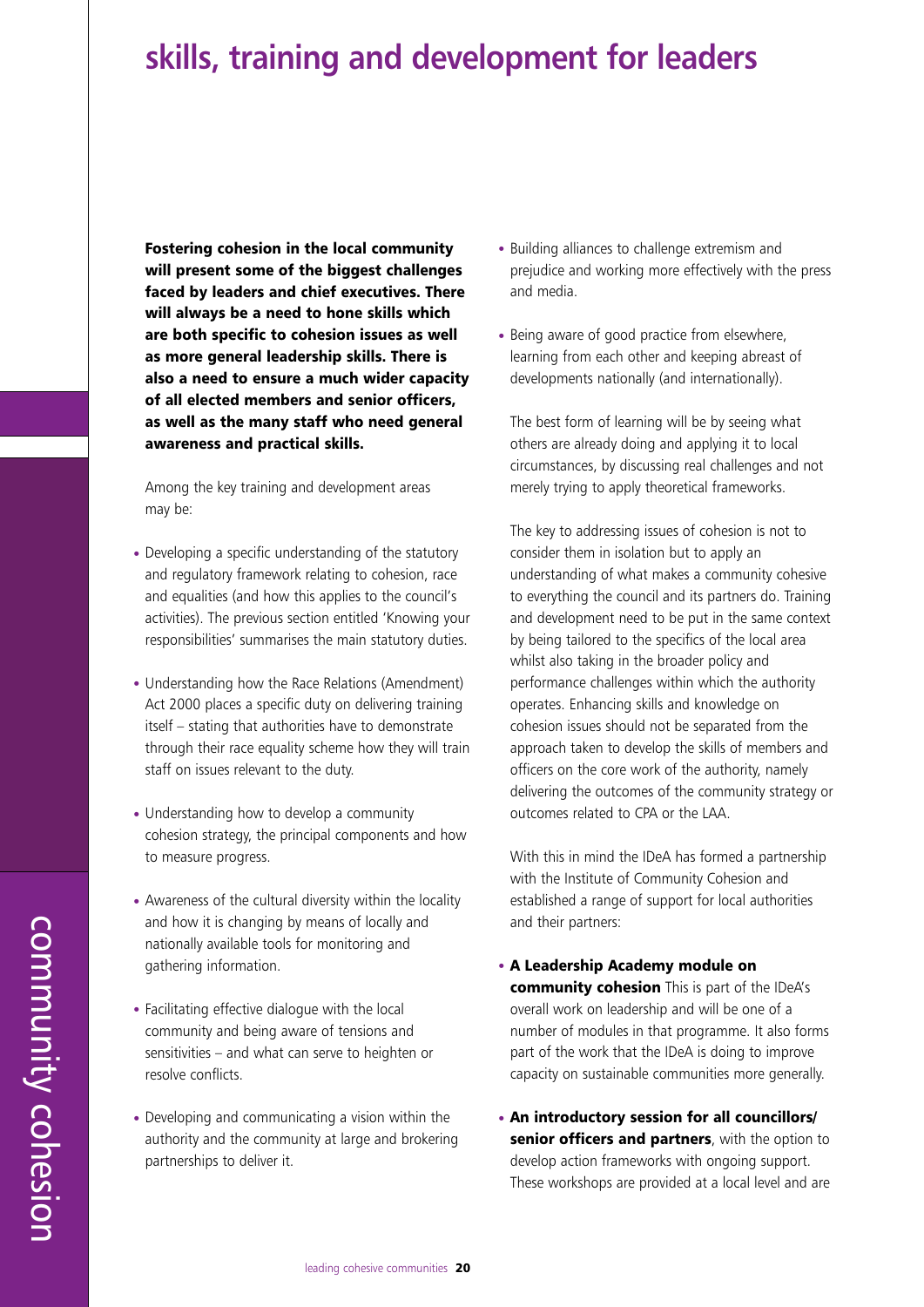intended for local authority members and officers, together with their partner agencies.

- **Peer reviews of community cohesion** The IDeA runs a number of peer reviews using councillors and officers from other authorities to act as 'critical friends'. Peer reviews use the expertise and experience of the family of local government to assist the improvement process.
- **Support to community cohesion practitioners** Many authorities now have a dedicated officer, on a full- or part-time basis, with responsibility for community cohesion work. This new network will provide those officers with support, best practice advice and guidance and developmental opportunities.
- **Bespoke programmes of support** Every council is different and has different support needs. This programme allows for very specific tailored assistance to be provided, again from within the family of local government.

This is a new agenda. It means new approaches, with new political skills and new techniques for officers. It also means being aware of what others are doing and what has helped – and hindered – cohesion. Is your authority properly prepared for the challenge?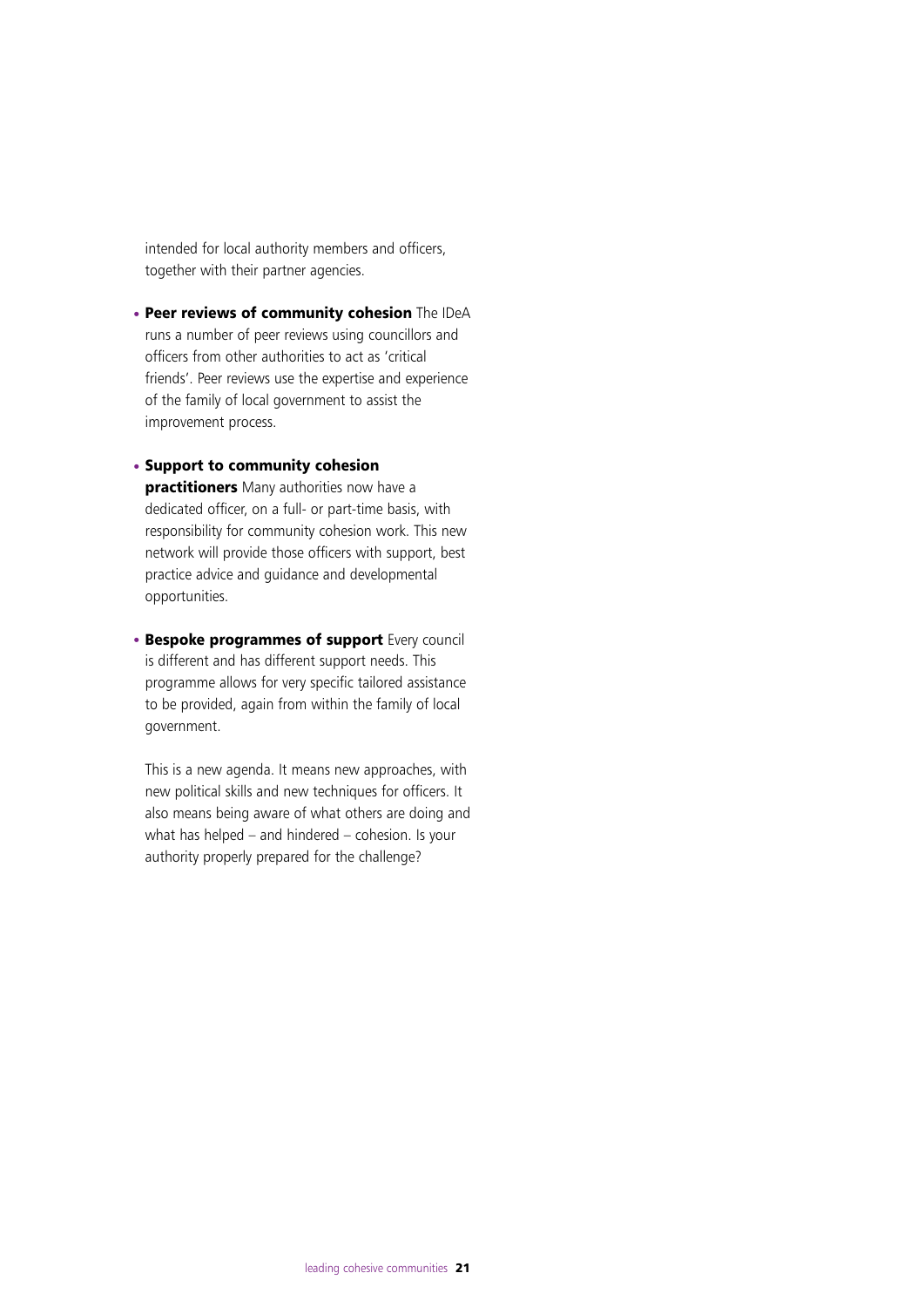### **measurement and mapping – vital components of a strategy**

**Community cohesion is a complex concept and not one that can be mapped and measured in its entirety, but some form of baseline is essential as a starting point. There is a range of tools available which can help inform the development of vision and strategy.**

Chapter 4 in the LGA's *Community cohesion: an action guide* provides a useful summary and the Home Office's *Building a Picture of Community Cohesion* provides a mixture of hard and soft indicators. There is, however, no simple set of indicators that will tell the whole story. From the leader and chief executive's point of view, measurement and mapping tools will be a starting point for the more complex and intuitive processes of engaging with different sectors of the community effectively.

Understanding the strength of community cohesion locally requires a strategic overview of a range of indicators. Alongside baseline data on, for example, demographic mix, leaders need to understand how factors such as levels of satisfaction with local services or indicators of relative disadvantage relate to cohesiveness. Often tensions arise in the community because of the perception of how certain services are delivered or resources distributed. By monitoring satisfaction rates on particular services and considering how they are viewed in specific parts of the community, leaders and chief executives can establish where tensions might arise and head them off. Equally, by understanding how relative disadvantage drives isolation or actual community tensions, leaders can make decisions on resource allocation which have a positive effect on cohesion.

Sometimes it is not merely perception of how resources are allocated but the actual outcomes of difficult decisions, taken in the context of limited resources, which benefit some parts of the community but not others and which result in social instability. Strong data collection and analysis ought to guide an evidence-based approach to decision-

making and policy development. Having the full evidence trail for how a decision is made will make the lines of accountability more transparent and the reasons for decision-making clearer and more readily explained. Parts of the community which do not benefit directly from an initiative can easily feel alienated from the decision-making process (which in itself harms cohesion) or react negatively or even aggressively to those who have benefited. This is less likely if the reasoning for the decision is fully explained at an early stage.

Mapping and measuring indicators in relation to cohesion is not only an exercise in knowing how a community got to where it is, therefore, but also a tool for determining where it needs to go next.

Often, partner organisations hold important data that can help to inform the authority's approach to community cohesion. In forging partnerships with other key agencies, leaders and chief executives should recognise the importance of agreeing to share data wherever possible, with a view to developing jointly shared strategies and targets. Development of LAAs could potentially assist in this.

Another key reason for establishing solid data and intelligence is that it relates directly to Comprehensive Performance Assessment and the comparison of performance and practice with other authorities and partners. The next section of this guide considers this further.

Alongside data about the community as a whole, the leader and chief executive must be on top of the data regarding their own authority. The Race Relations Amendment Act places a statutory duty on public bodies to monitor its workforce, and applicants for jobs, training and promotion, and to publish the results annually, for example. It is the collection and presentation of data such as this which will give the authority credibility as a local leader of cohesive communities.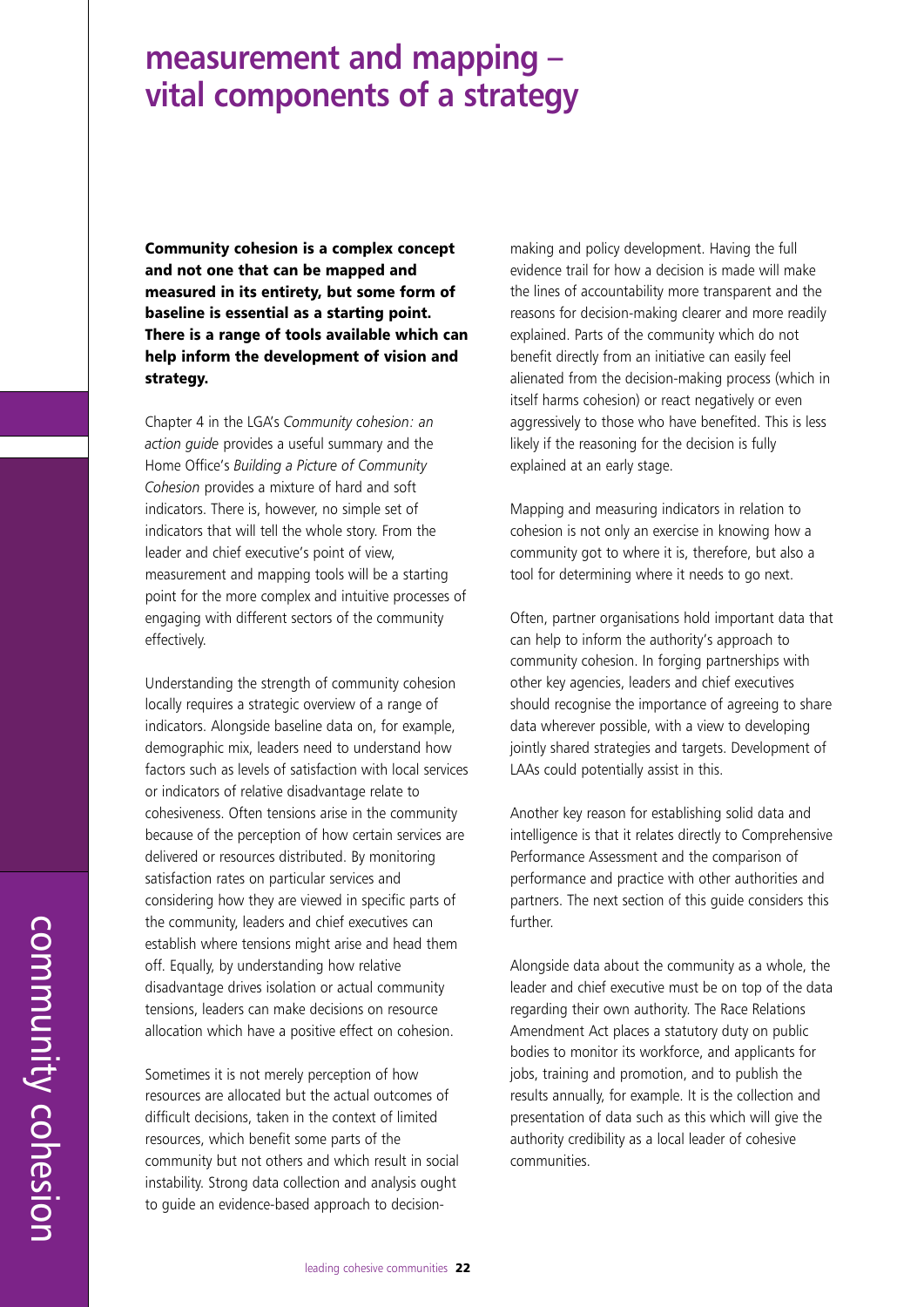**Kirklees MBC** have made community cohesion one of their core council priorities.

Over the last four years they have used LSP networks to pull together a partnership focused on the issues. The emphasis has been on action first, with consolidation into an action plan as responses matured. Early actions were focused on understanding perspectives and issues at neighbourhood level, an approach that was recognised by the Home Office in the Community Cohesion Pathfinder Programme.

As learning developed, the authority has used the more successful elements to identify specific areas of Kirklees where community relations are poor or potentially unstable. Follow-up work has focussed on listening to locally based staff (across agencies and sectors), local councillors and community voices. The decision was made to extend the MORI residents' perceptions survey to incorporate questions that allowed the authority to complement soft information with measurable attitudinal information. All of this has been facilitated by Kirklees' approach to devolving responsibility for cohesion to members at ward level, each of which has its own action plan.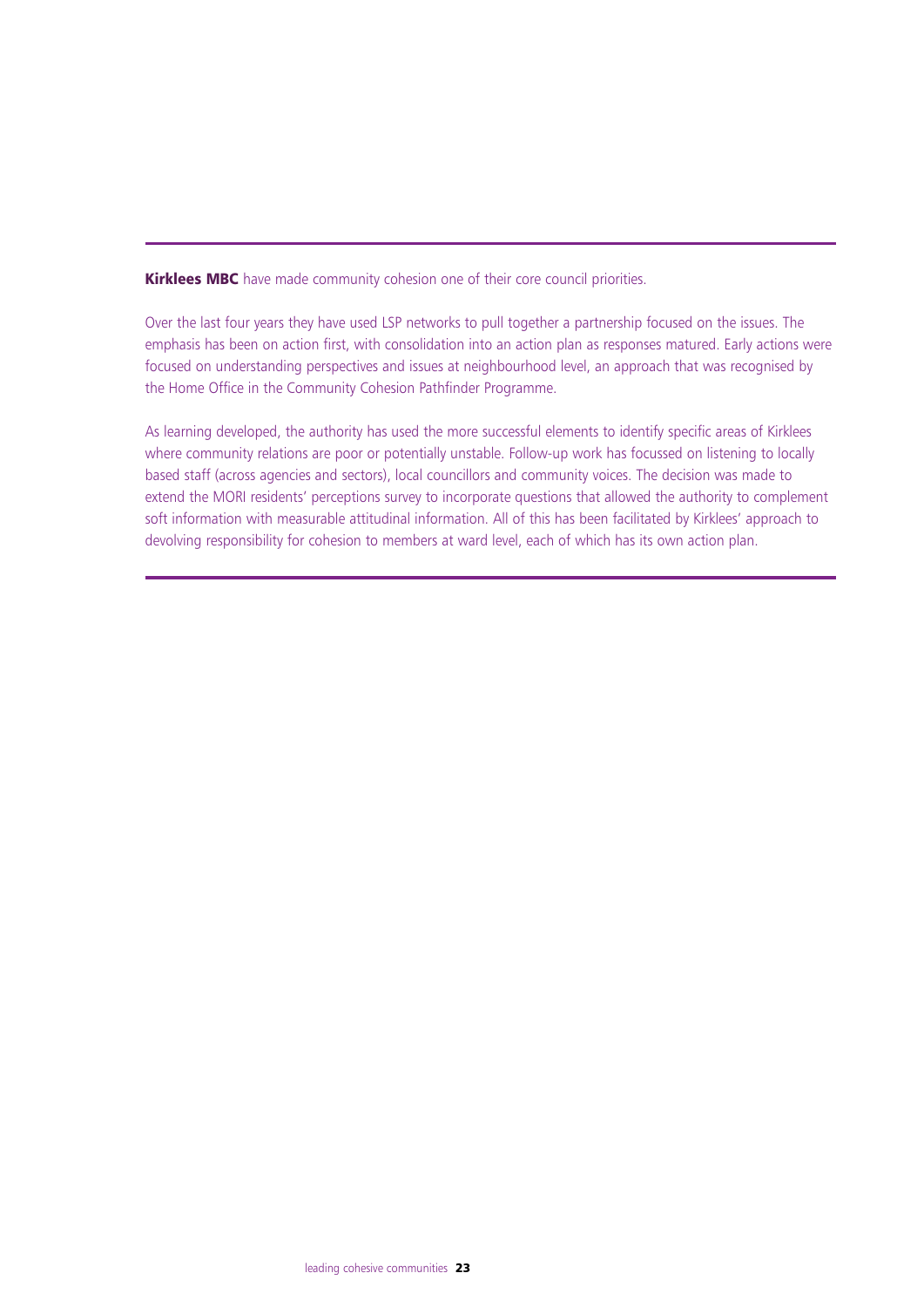### **performance and improvement**

**Revisions to the Comprehensive Performance Assessment (CPA) for the 2005 round mean that the council's performance on cohesion will be taken into account in the Audit Commission's overall assessment rating. Whilst the CPA score should not be the defining reason for developing a community cohesion strategy, nevertheless it can provide a focus for cascading messages about improvement throughout the authority. Furthermore, it can enhance the authority's credibility in the eyes of the community by providing external recognition of how seriously the authority takes its role in fostering cohesion.**

The CPA also establishes a consistency in approach by which authorities can compare their performances. Perhaps most importantly, it reinforces that community cohesion is important to all authorities regardless of demographic make up and history of community relations.

Performance management is not simply a technical exercise and should be about ensuring that the council's corporate and statutory priorities are delivered. In this context, the leader and chief executive have the challenge of seeing that every aspect of the council's work enhances and communicates the local vision of cohesion. This will extend to those services delivered by the council directly, those which are delivered at arms length and even those delivered independently by partners.

This may be achieved partially through monitoring and evaluating formal service level agreements with contractors or through joint commitments with partners. A key outcome should be when partners and contractors apply the principles of the local community cohesion vision to all of their undertakings, not only those which relate directly to the council's work.

Many authorities are developing their own localised measures of the effectiveness of their strategies. The

Home Office/ODPM publication *Community Cohesion: Seven Steps* has a useful chapter which describes a broad process. The degree to which a sense of cohesion is linked to a feeling of trust and confidence in local leadership is a crucial element for leaders and chief executives to explore in measuring their improvement. At a delivery level, stretch targets within LAAs can align the ambitions of partners to outcomes which promote cohesion.

Within the authority, leaders and chief executives need to promote the vision through their own example, perhaps with member champions or scrutiny panels challenging member and officer colleagues to adhere to the vision in their own work. Where the impact on cohesion can be considered at the beginning of the policy-making process rather than when thinking is already advanced (or worse, already complete) the better the chance of a positive outcome.

At officer level, operational guidelines backed by strong leadership by example will deliver results. The considerably stronger focus within the CPA on community cohesion provides a good starting point for the development of operational level guidelines.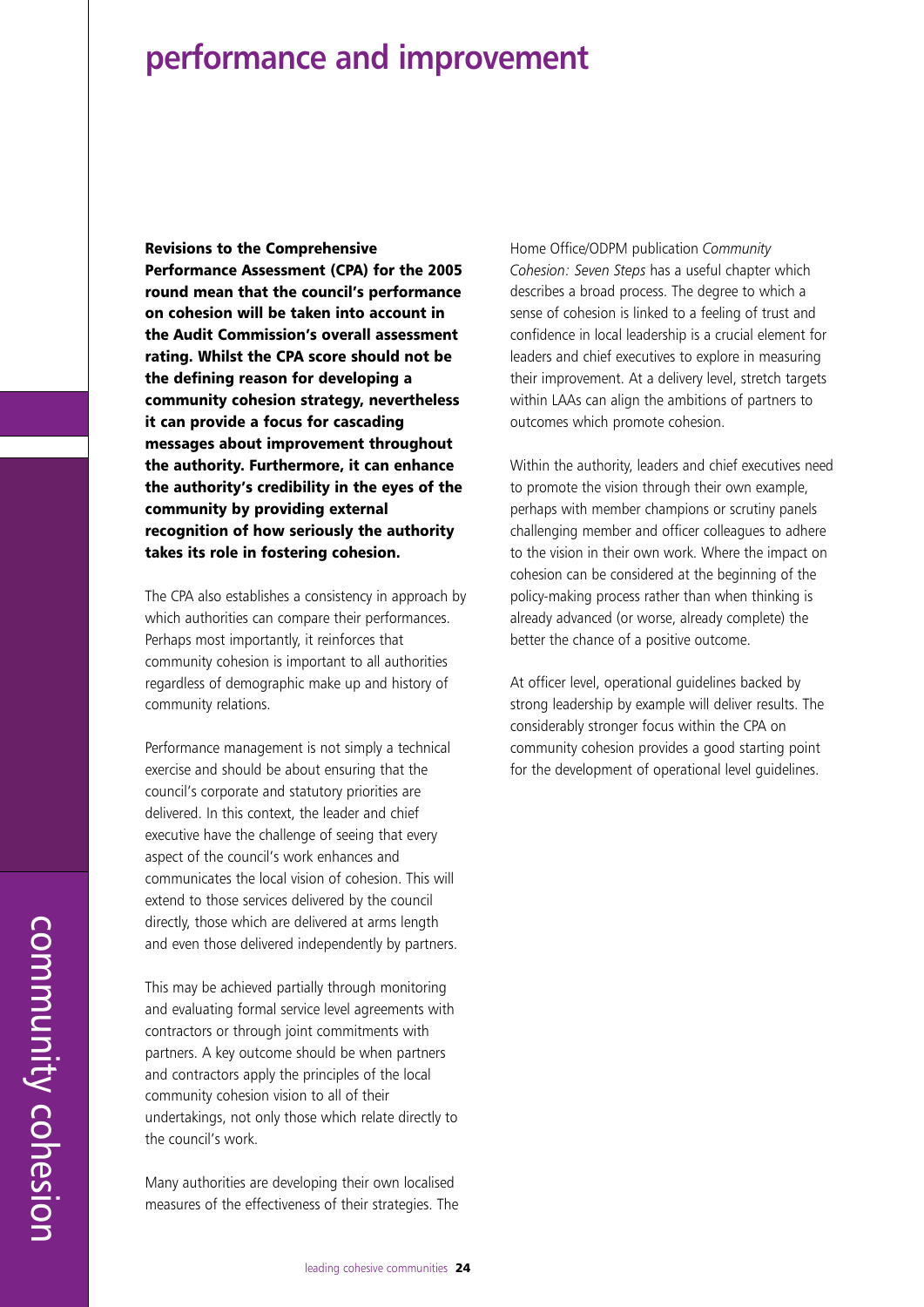### **A strong emphasis on the security function**

**Luton Borough Council's** leadership placed a strong emphasis on the scrutiny function and set up a panel of councillors not so much to find out the facts, as a wealth of information was already available, but to find out what people felt and thought about what it was like for them to live a multi-racial, multi-cultural society and to find out whether there were issues bubbling away under the surface that needed to be discussed more openly. The secondary objective was to promote discussions about issues that had previously not been widely debated.

*Three Counties*, the local BBC radio station, helped to raise awareness about the study and *The Herald and Post* (the free, weekly newspaper) not only distributed leaflets for the authority but also included some editorial about the study. The leaflet itself served several purposes:

- it was designed to raise awareness and prompt discussions;
- it was a way of 'taking the temperature' locally;
- it served as a safety valve; and
- it enabled the council to say that everyone had had a chance to put their point of view forward.

Everyone who contributed their points of view was invited by Luton Borough Council to a half day event to check whether they had correctly interpreted what people had said and whether the preliminary conclusions of the panel were well founded and if they had missed anything out. The outcome was very positive and provided reassurance about the validity of the findings as a correct interpretation and summary of what we had been told. Ten key issues and actions were identified resulting in the production of a report entitled *Sticking Together*. The council is now working with private, voluntary and public sector bodies and carrying out the recommendations.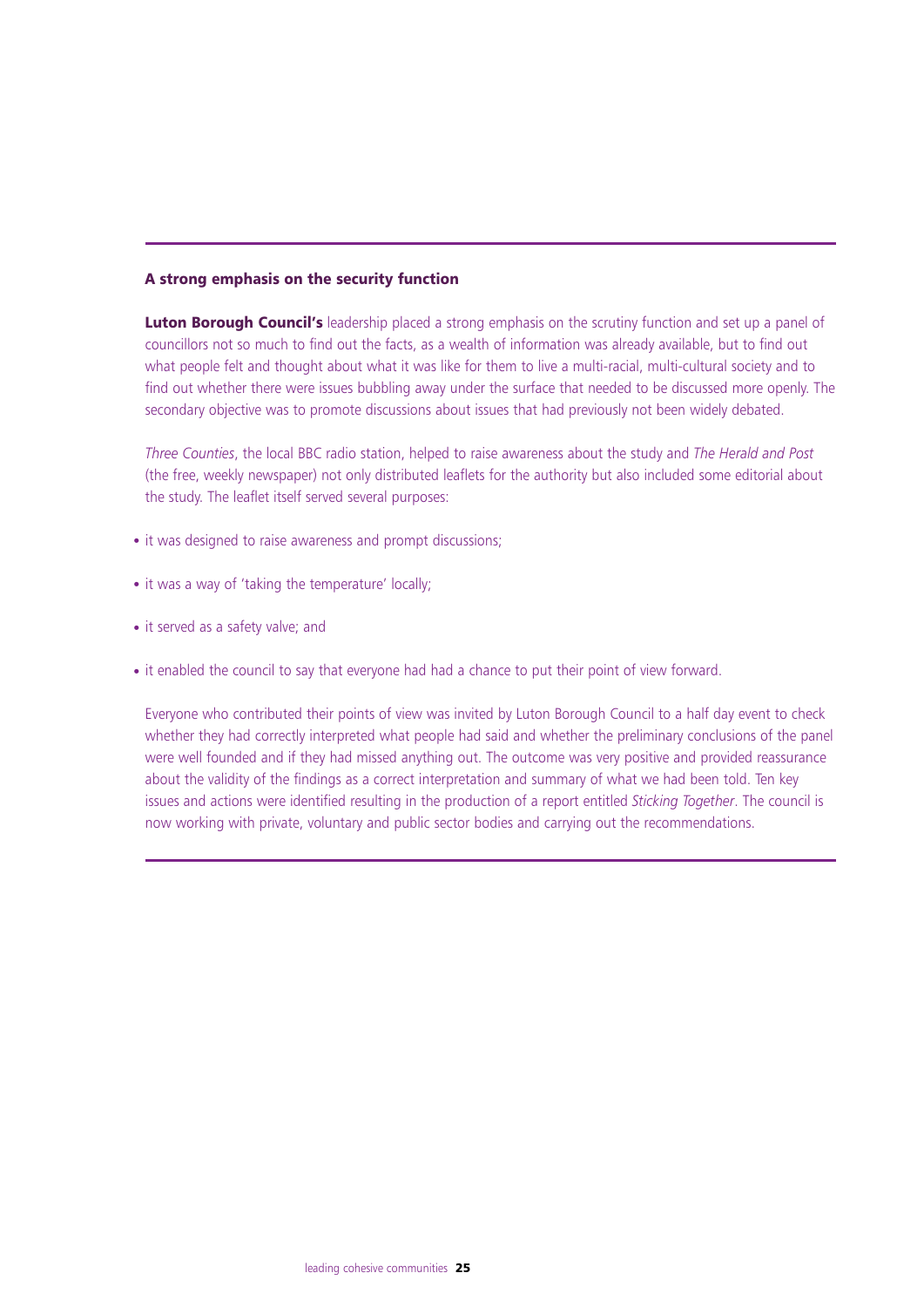### **There are no quick fixes**

Addressing the cohesiveness of a whole community needs a complex analysis and action on multiple fronts in order to be effective.

**Oldham MBC's** report *Forward Together: Building Community Cohesion in Oldham*, for example, provides a commentary and list of actions, covering all of the following issues and a range of other initiatives:

- primary, secondary and further education, particularly in respect of twinning mono-cultural schools and encouraging mixed intakes;
- youth and community work, including sports development;
- segregated residential areas in social and private housing;
- regeneration and renewal practice;
- \* tackling racist incidents;
- health, in primary and acute settings:
- employment opportunities in the public sector;
- policing and community safety; and
- private enterprise.

Most importantly, the entire community was encouraged to sign up to the Oldham strategy, reinforcing that the complex set of actions and ambitions could not be delivered by the council alone.

Similarly the **London Borough of Tower Hamlets'** community cohesion strategy provides an action plan of around 150 separate points to tackle the range of activities required to address the present situation comprehensively. Tower Hamlets achieved this by 'cohesion proofing' the corporate strategy using the published guidance as a risk assessment tool and focusing on positive scenarios. Each action therefore aims at a specific positive outcome.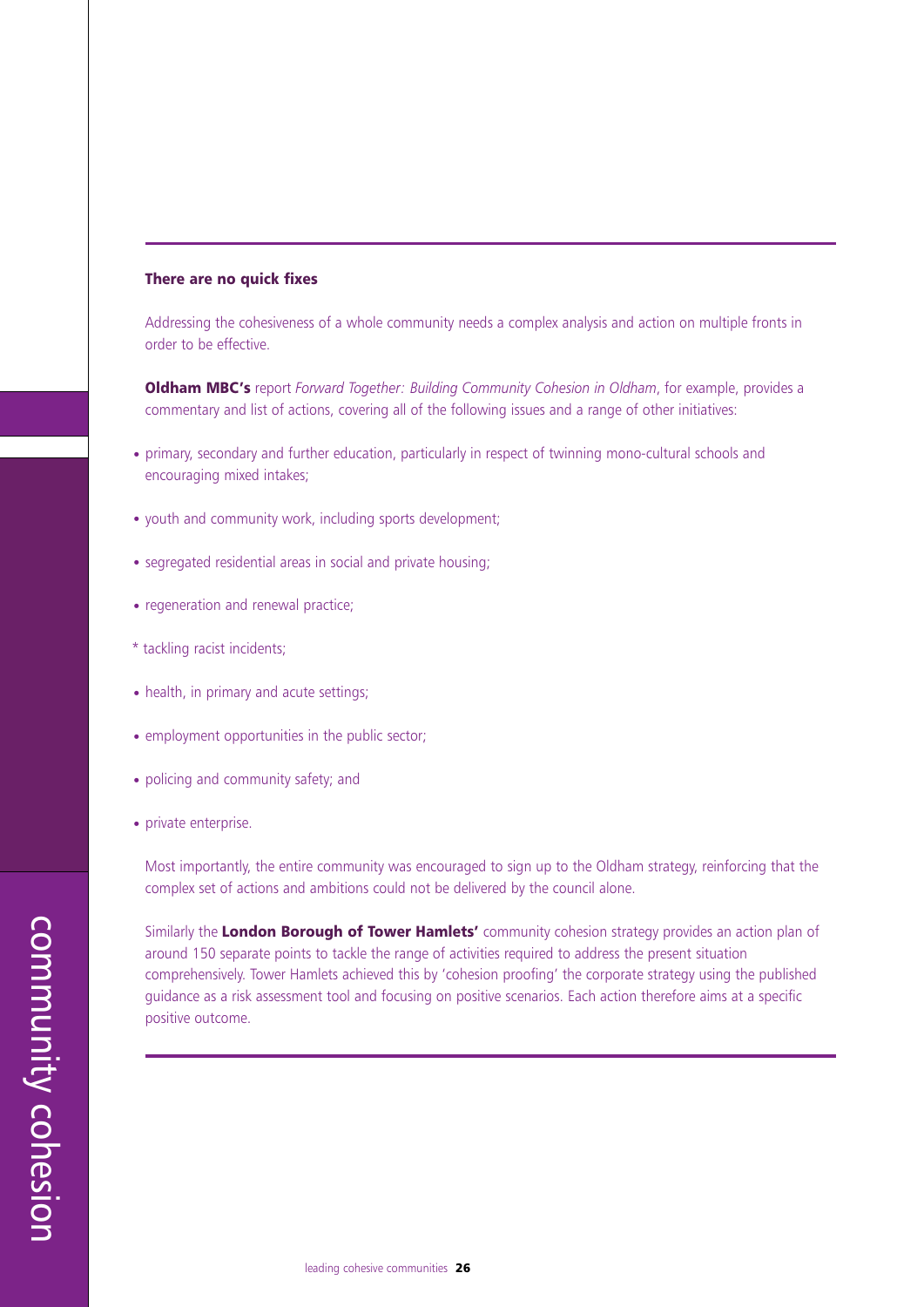## **effective communications**

**The press and media should be seen as part of a much broader based communications strategy, to develop pride in the local area and to dispel myths and to stop rumours from reverberating around communities and undermining good relations.**

There are lots of channels which can be used to communicate, some directly in the council's control and others requiring confident relationship management. They range from the professional (local and regional news media) to the informal (parish newsletters, football fanzines). Some are long-term and targeted (a piece of public art or an advert on a local bus route) while others are one-off and possibly even spontaneous (an intervention at a public meeting). The skill of the leader is knowing which to employ any given time. Different media can have different effects and images are often more powerful than wordy documents.

The media can be an important influence on an individual's perceptions of the area they live in – sometimes as important as direct experience. Fear of crime, for example, may be heightened by media reporting even though an individual may never have been a victim of crime personally. The same can be true of the way the media presents sections of the community or individuals who are presented as if they are representative of a certain part of the community. Ideas or prejudices concerning parts of the community can sometimes be formed from media representation alone, in the absence of direct contact. Local authorities can counter this through both media interventions and enabling community interaction which dispels preconceptions.

It is not the media's role to focus only on good news stories or to be a mouthpiece for the council. So the leader has a challenge of developing a positive relationship with local media partners and to be aware of the impact of broader media reports and images on the mood of the community as a whole – while at the same time maximising the benefits of

communications which are directly in the council's control.

Practical advice on relating to the media positively was set out in the LGA's *Community cohesion action guide* and in other toolkits referenced in the 'further resources' section at the back of this guide. More recently, the LGA's *Reputation* pack contained a thorough checklist of effective media management, internal communications and broader information and communications activities. It contains some specific action points for leaders which are worth repeating here. These are:

- to commission a communications strategy for the council and community partners, which is widely owned and understood;
- to agree the key messages in that strategy and ensure that they are constantly developed and reinforced through all available means and by all partners;
- to recognise that there are many target audiences and hard to reach groups – for example young people – who may need a very different approach to other sections of the community;
- to communicate all the time and not just in moments of crisis;
- to recognise that people like celebrities, sportsmen and women and influential individuals like GPs, can sometimes get a message across more powerfully than councils can; and
- to see the press and media as a resource not as a problem – they have a vested interest in building readers and viewers and in attracting advertisers from all sections of the community. They also need help to build their relationships with different faith and ethnic groups.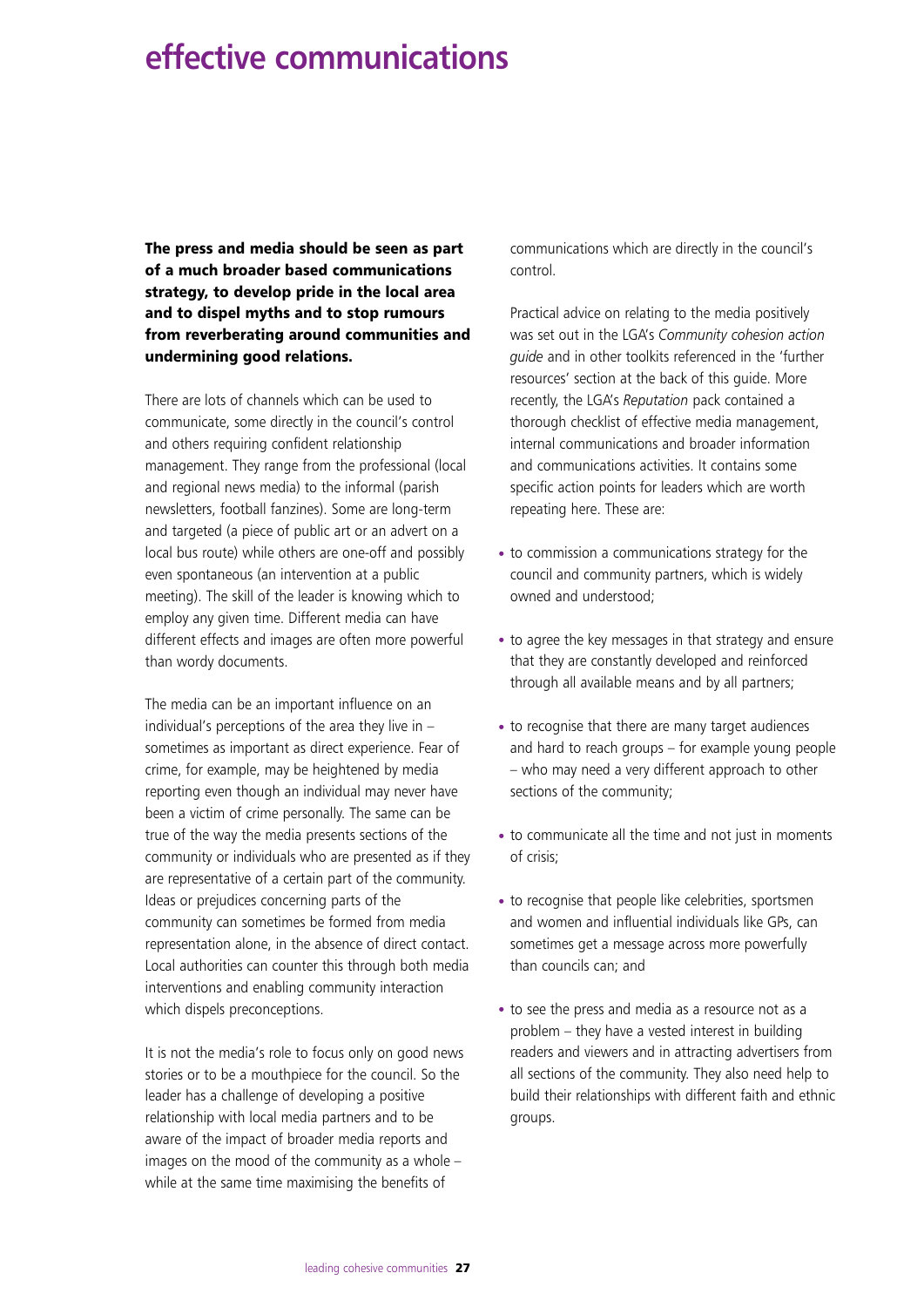As editor of the *Leicester Mercury*, I regularly meet with the different faith groups and make sure that we are in touch with all sections of the community. If we receive a report of a potential problem, I can simple pick up the phone and speak to one of the faith leaders and get it checked out. We know what is sensitive and have a keen sense of our responsibility. This is not just for social reasons, we are a business too and I want the widest possible readership, the biggest group of advertisers – and we want the city to thrive and be a good place to invest.

#### **Nick Carter**

*Editor, Leicester Mercury*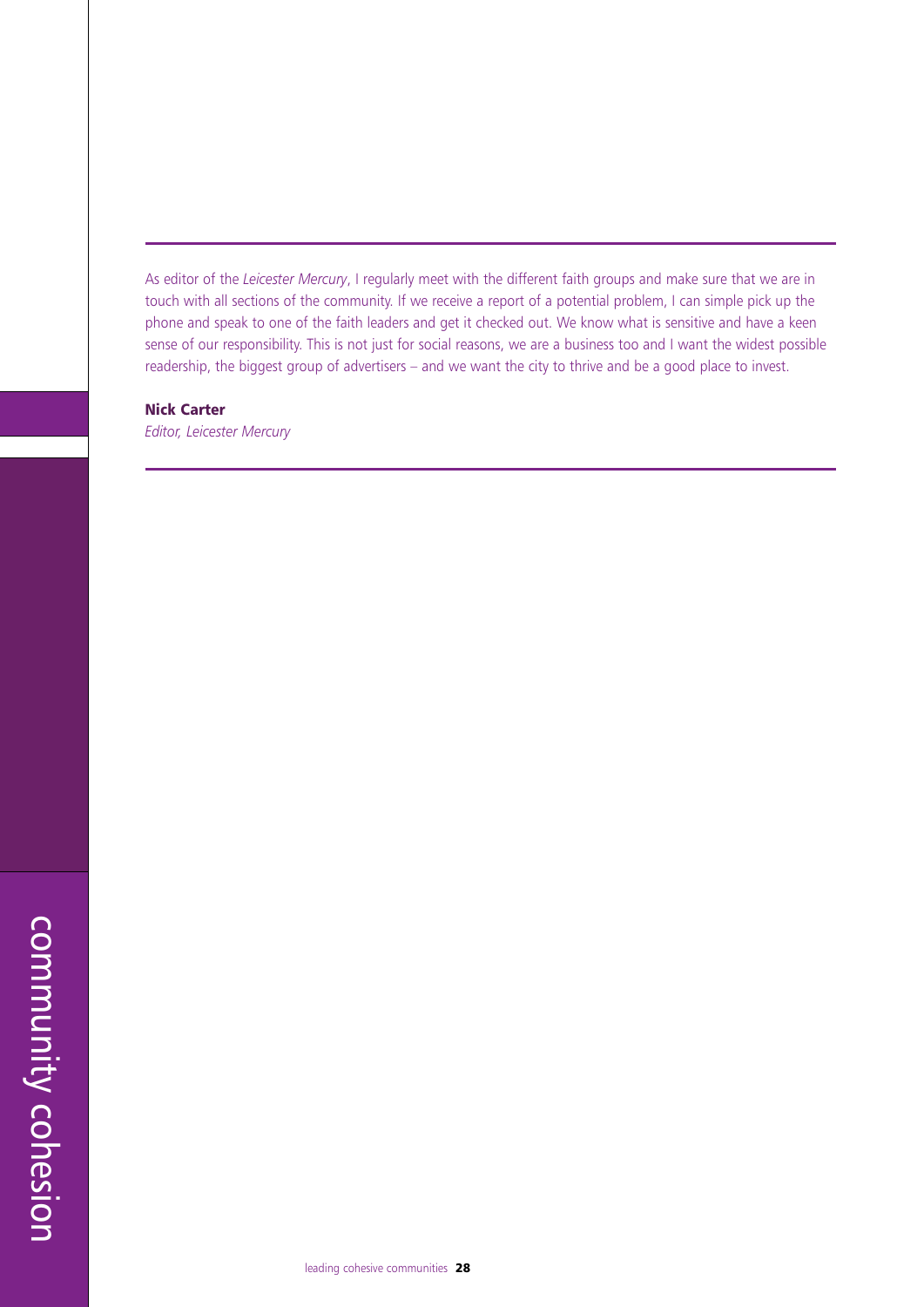### **coping with demographic change**

**Demographic change brings particular challenges for authorities in relation to maintaining or promoting cohesion.**

Such change can come in many forms:

**Rapid and potentially short term** – eg the arrival of Gypsy or Traveller communities who may eventually move on; changes arising from the arrival of refugees or asylum seekers (some of whom may settle permanently); and migrant or seasonal workers who may influence the population of an area on an occasional but often predictable basis.

**Gradual change** – the ebb and flow of different communities over several years, influenced by multiple factors such as housing policy, economic climate, job opportunities and so forth. This may relate to national immigration and emigration rates or more regional or local dynamics. The issue of an ageing population also means that inter-generational cohesion becomes an important consideration.

**Large scale expansion** – such as the expected outcomes of the Sustainable Communities Plan where ambitious new housing targets are set, particularly in the south-east of England. Large scale developments such as the Olympics 2012 bring visitors as well as ambitions for permanent regeneration.

The ability of the statutory agencies and the local community to cope may depend partly on how involved they have been in the planning and understanding of the change. For example, managing the arrival of Traveller and Gypsy communities – both in terms of providing appropriate services for those incoming and minimising the impact on resident communities – will be influenced by the degree of forward planning based on previous experiences and established protocols.

Some local authorities and local agencies have involved the local community in the practicalities of integrating newcomers – for example, befriending, buddying and mentoring schemes. This has helped

the longer term residents to get to know the newcomers and to see them as individuals and families with whom they can relate. It also provides reassurance that the newcomers are being familiarised with the values of the local community. The newcomers also generally welcome the support at a human level.

A longer term process such as delivering the housing targets of the Sustainable Communities Plan will involve leaders and chief executives in complex negotiations over a number of years. Much of this will involve making the case for funding and delivering the infrastructure of services and facilities that will enable communities to thrive. Maintaining the best aspects of the existing community whilst also factoring in considerable population growth will present one of the biggest challenges for the cohesion agenda over the next decade or so. This also relates to a much wider considerations of economic development policies, in particular the requirements of the local labour supply. Working with employers and FE and HE colleges will therefore also be important. However, cultural factors are also very important to ensure that any new area will be attractive to all sections of the community and not just reinforce any existing separate patterns of settlement.

There are numerous tools which can help leaders understand the demographic make up at any given time including the Audit Commission's Local Area Profiles (details of which can be found on the Audit Commission website at www.audit-commission.gov.uk)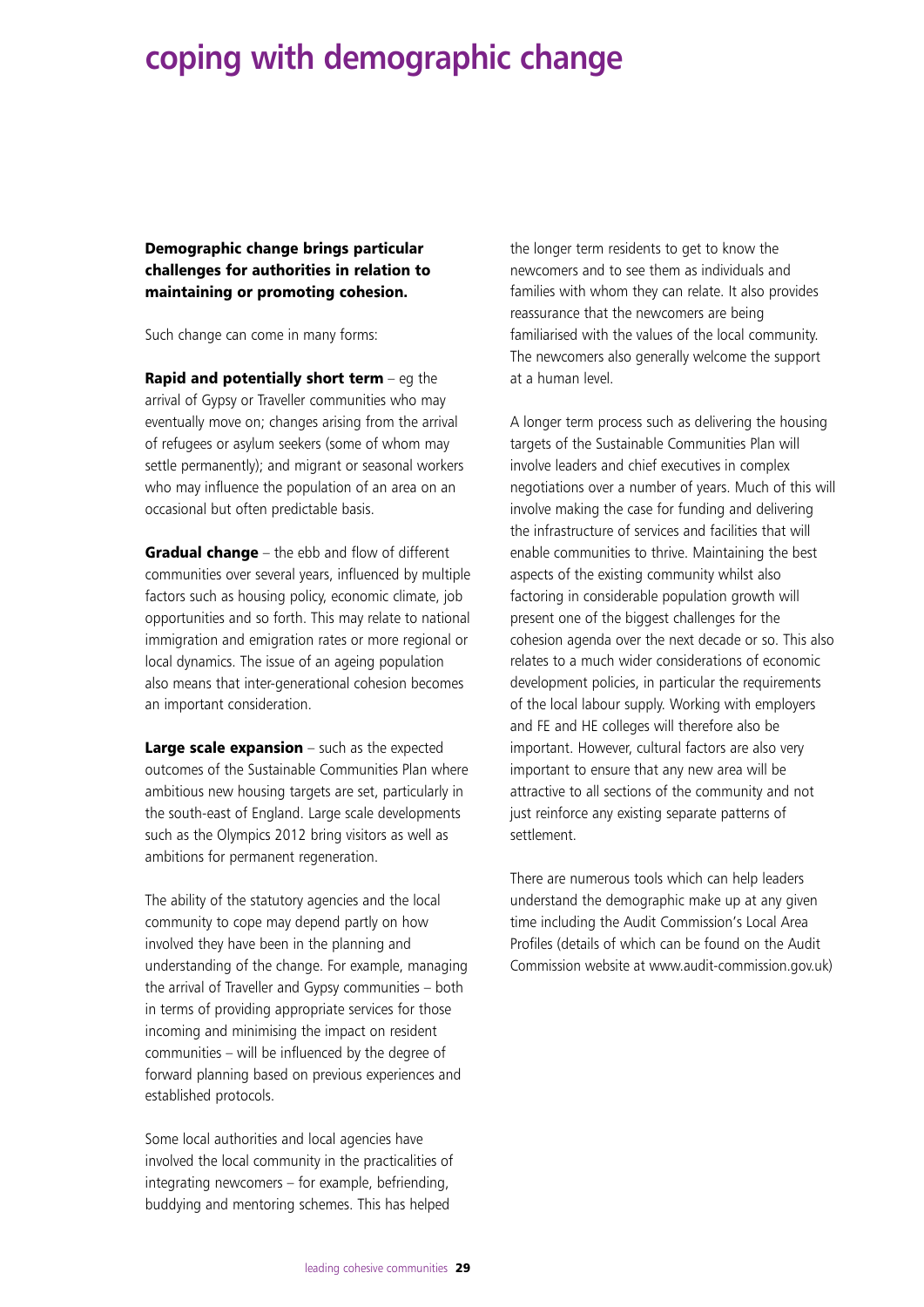### **civil renewal and social capital**

**A cohesive community is an active one. It is one in which everyone is able to participate freely and equally and knows that their contribution is valued.**

Building social capital – that is, facilitating active participation and networks in the life of the community – is one of the biggest political challenges of the day. The extent to which the lack of community cohesion, along race, faith or other lines, is a result of low social capital is an important theme to explore.

The concept of 'bridging' social capital has also become more important with recognition that different communities need to interact with each other as well as promote participation within their own groups. Without 'bridging', each group is in danger of remaining isolated and may be unable to develop any knowledge of others and unable to build mutual trust and respect. The council's policies and practices need to reflect this, for example by making sure that integration is promoted in housing and schooling and that voluntary organisations do not provide services which exclude any group or individual unfairly.

It is essential that all leaders and chief executives have an understanding of the health of local social capital. It is also important to ask whether the levels of activity and participation are proportionate to the demographic mix of the locality. Are some groups under-represented and, if so, what are the barriers that make them so?

Local authorities can play an important role in encouraging greater levels of participation. This may involve reaching out to individuals who do not play an active part in the life of the community. It may also require engagement with networks or groups, some of whom may be in conflict with the authority or each other. Achieving this successfully requires knowing the limits of what can be achieved by any of the actors individually (including the local authority itself) and if necessary relinquishing power or

resources within an agreed framework (most likely the community strategy). The LGA's manifesto, *The next four years* (published in September 2005), describes this as "devolving power beyond the Town Hall".

Determining the level of intervention/devolution whilst also assessing the impact on cohesiveness brings further challenges. It is here that a community strategy which has a robust underpinning in a cohesion vision will be most thoroughly tested. Leaders and chief executives must ensure that the community strategy is fully understood and owned within their own authority and the community at large and becomes the starting point for attempts to grow social capital.

Closely linked to the theme of social capital is the concept of 'citizenship'. National government initiatives such as the instigation of citizenship ceremonies as the final stage of naturalisation for new immigrants or the regulations requiring applicants for British citizenship to demonstrate a basic to moderate standard of English, reinforce both the social and practical dimensions of being part of a new community. Local leaders need to assess how far local people – both newly arrived or long standing – share a sense of place and have the practical skills (such as language skills) to participate and contribute. Beyond that the leader needs to determine how best the council can take an active role in providing the tools or forums to improve cohesion in a way that includes and integrates rather than alienates or frustrates.

As this guide hopes to have shown, the best approach is not only to foster cohesion through activities which have this as their explicit and sole aim. Cohesion is as much an outcome of participative democracy and the way communities are involved in decisions about their own well-being. In this sense, the OPDM-led *Local: Vison* and the Lyons review of local government are as important to the improvement of community cohesion – because of their implications for social capital and civil renewal – as more explicitly cohesion-focused strategies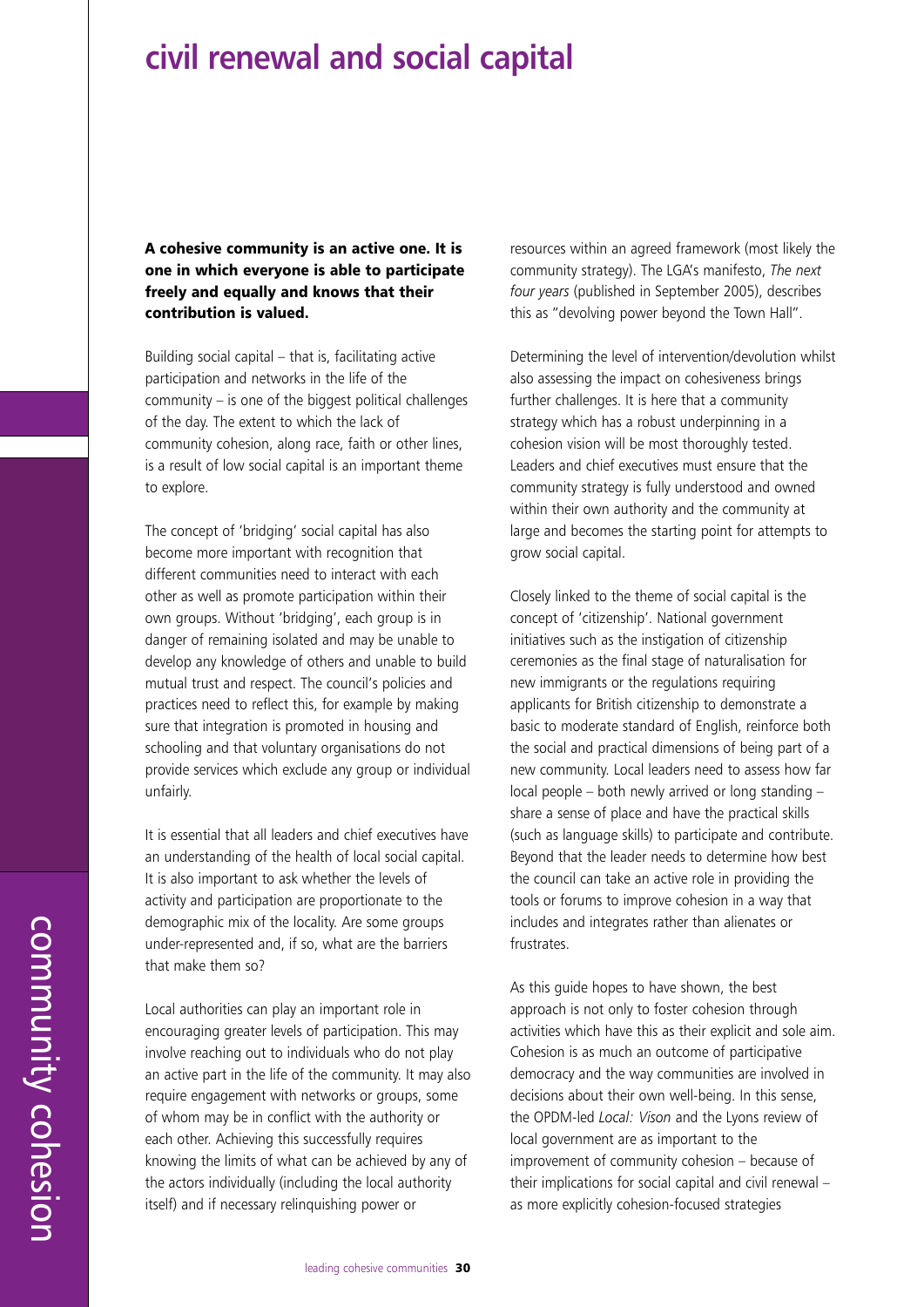(nationally or otherwise). The development of sustainable community strategies needs to address the complexity of local needs and build on the best elements of strategic planning already being delivered by the best authorities. The way in which local and central government participate in those debates will be crucial to the cohesiveness of communities. This is explored further in the next and final section.

#### **Indicators of social capital**

Some indicators of social capital are:

- voter turn out in local and general elections;
- viability and sustainability of locally organised events such as festivals and carnivals;
- the number and membership of local clubs and voluntary organisations;
- availability and use of social and recreational facilities;
- participation in locally elected bodies such as schools (governors) or Primary Care Trusts;
- participation in activities which have a faith dimension (such as attendence at places of worship);
- the extent of volunteering; and
- local perception of the trust in statutory agencies and other residents and networks.

Absence of social capital may manifest itself passively (absence of community groups or low voter turnout or volunteering rates) or actively (levels of crime and fear of crime and anti-social behaviour). Furthermore, lack of social capital is not synonymous with inactivity. Sometimes networks or forums develop out of frustration with the 'mainstream structures'. If there is no means for them to bridge with the wider community then this may be seen as a barrier to cohesion. The Chair of the CRE's description of an integrated society needing to incorporate equality, participation and interaction (all equally important) reinforces this. Participation without interaction shows lack of social capital not excess of it.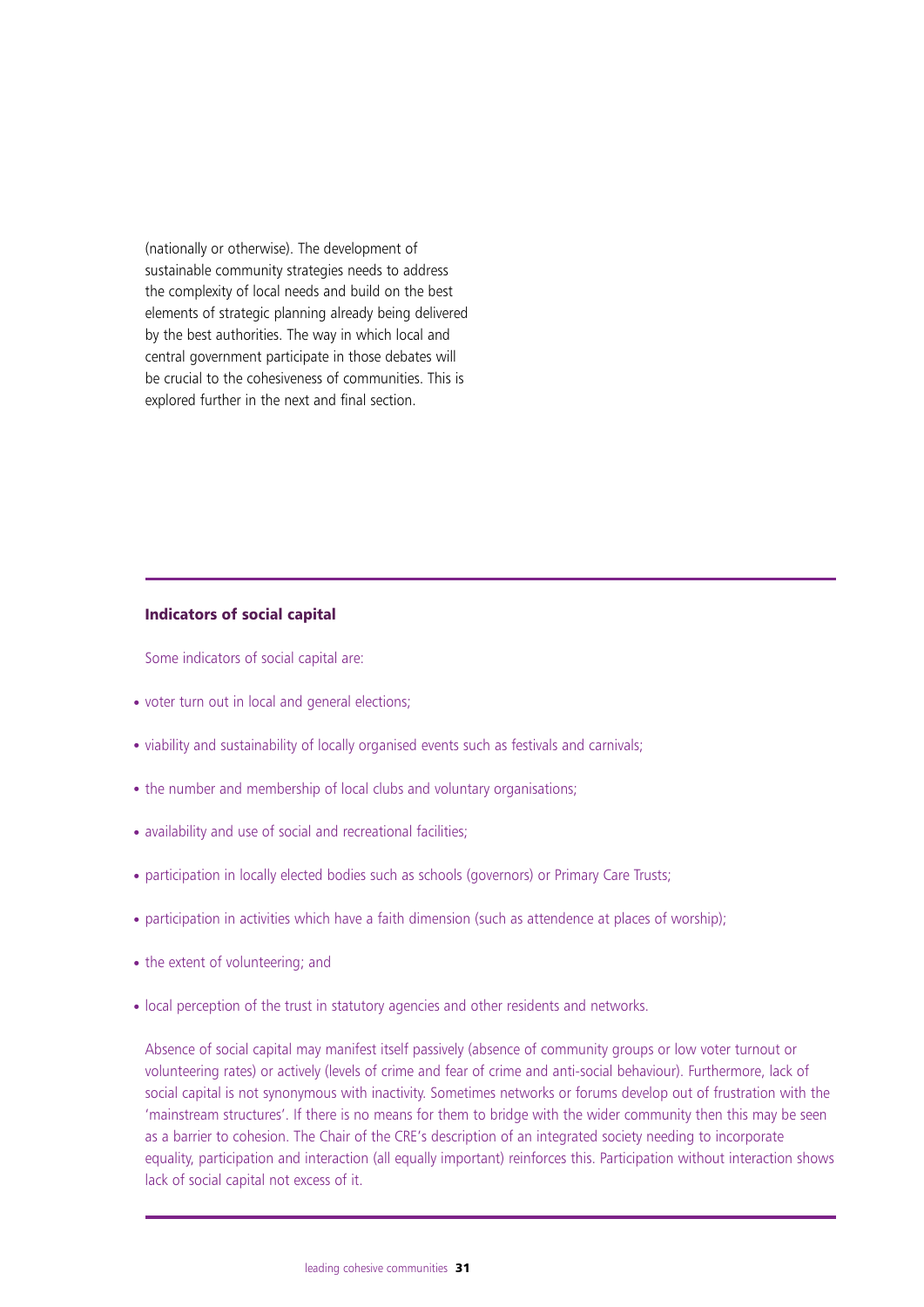### **central-local dialogue**

**Most of this guide has been about the relationship between local authority leaders, their authorities, their partners and their communities. We hope to have emphasized that these are the relationships which will have most effect on improving cohesion. Those relationships will be influenced, however, by the broader framework of central-local relations and the national policy and statutory framework.**

There is not enough space in this guide to map the entire picture of central-local relations, even if the focus were kept to the theme of improving cohesion. The main body of this guide has attempted to show where established national frameworks such as the government's Race Equality and Community Cohesion Strategy or Comprehensive Performance Assessment or the Race Relations Amendment Act have set parameters for the way local authorities approach cohesion locally. This final section flags up some of the current and possible future developments which may affect how local authorities contribute to the cohesiveness of local communities.

The LGA's manifesto *The next four years* (published September 2005) proposes a set of actions for local government and a set for national government during the life of the current parliament. By taking these actions, we will, we believe, move towards realizing a vision of independent, self-governing communities by 2014 (a vision set out in the LGA's previous paper *Independence, opportunity, trust*). Among our ambitions is the establishment of "safe, strong, inclusive and cohesive communities". The full document can be found on the LGA website (www.lga.gov.uk).

The LGA manifesto sets the framework within which we want to relate to central government in the near future. It expresses a broad but realistic ambition for improving the life of local communities. It engages with emerging central government thinking on the future of local government, most clearly articulated (at the time of writing) in the ODPM's *Local: Vision*

work. By recognizing that cohesiveness is a core element of a thriving community, the LGA also recognizes that progress will only be made by discussions and actions across government. Although the Home Office has the lead for community cohesion, many other departments can affect the framework within which local authorities are able to promote cohesion locally. This may range from the broad (such as the ODPM considering the future of local government) to the specific (such as the DCMS's role in enabling local authorities to promote cohesion through sport or the arts).

Locally, leaders and chief executives are likely to be most involved in making sense of and influencing the national policy framework. This might be through direct involvement with the LGA, through individual discussions with particular government departments or Regional Government Offices (negotiating a LAA, for example) or through responding to government consultations. In each instance, it is important to question what the impact of a particular national policy development will have on cohesiveness locally. The roots of breakdown in cohesion (and even sometimes the factors which enable its sustainability) often reside in policy decisions removed from the cohesion debate which result in unforeseen consequences. Economic policy, housing policy, crime and disorder or regeneration policies all impact in their own ways. It will be local leaders and chief executives who will be best placed to recognize the possible impacts and be in a position to argue against negative outcomes or consequences unforeseen by the national policy-makers.

In addition to monitoring and influencing the broader strategic picture, leaders and chief executives need to be aware of central-local engagements which relate specifically to key themes in community cohesion. The following short section on further reading and resources highlights some of these and the LGA's *Community cohesion – an action guide* goes into more detail.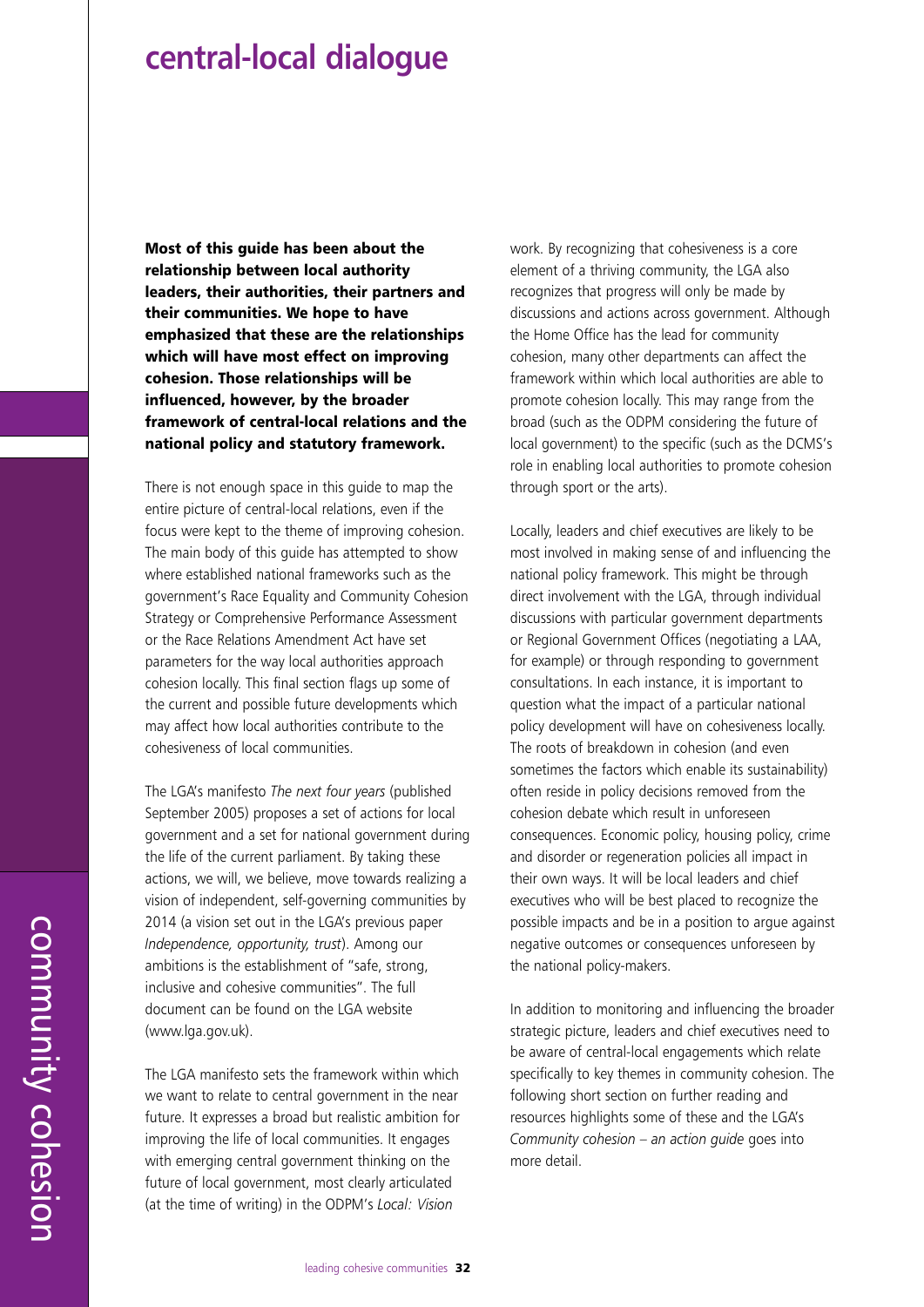LAAs are a more formal way of cementing the partnership arrangements. For example, **Tameside's** second generation PSAs were "constructed with a view to reducing exclusion and improving quality of life, a theme that cuts across 11 of the 13 stretch targets we are now working towards by 2007:

"In selecting improvement priorities and measures for the second round PSA, the council and Tameside Strategic Partnership decided to cover each community strategy theme, but with a focus on inequality and promoting cohesion, reflecting the cross-cutting theme of 'supportive communities'.

The Home Office's *Improving Opportunity, Strengthening Society* is the national strategy to increase race equality and community cohesion. Published in January 2005, it is available on the Home Office's website (www.homeoffice.gov.uk).

As well as the relationship with central government, there are national agencies and organisations which are important sources of information and advice as well as being partners in joint working (sometimes through local or regional offices). Among these are:

The **National Asylum Support Service**, which has a particular responsibility to liaise with local councils, to ensure that decisions to locate asylum seekers in any area are agreed and can be effectively catered for and supported – and that potential tensions can be anticipated and minimized.

The **Commission for Racial Equality** was set up under the 1976 Race Relations Act and its work covers England, Wales and Scotland. It has three main duties:

• to work towards the elimination of racial discrimination and promote equality of opportunity;

- to encourage good relations between people from different racial and ethnic backgrounds; and
- to monitor the way the Race Relations Act is working and recommend ways in which it could be improved.

The **CRE** is an important source of advice and information for local authorities.

The **Institute of Community Cohesion** which is already mentioned in the section on skills and training and which will also be establishing a Practitioner Network and interactive website to constantly update and report on developments in this area.

The **Improvement and Development Agency** whose work on community cohesion and leadership has also already been outlined in the earlier chapter entitled 'Skills, training and development'.

The **Inter Faith Network for the UK** which works to build good relations between the different religious communities in the UK at both national and local levels. It produces a directory of inter faith organisations in the UK as well as other resources helpful to local authorities.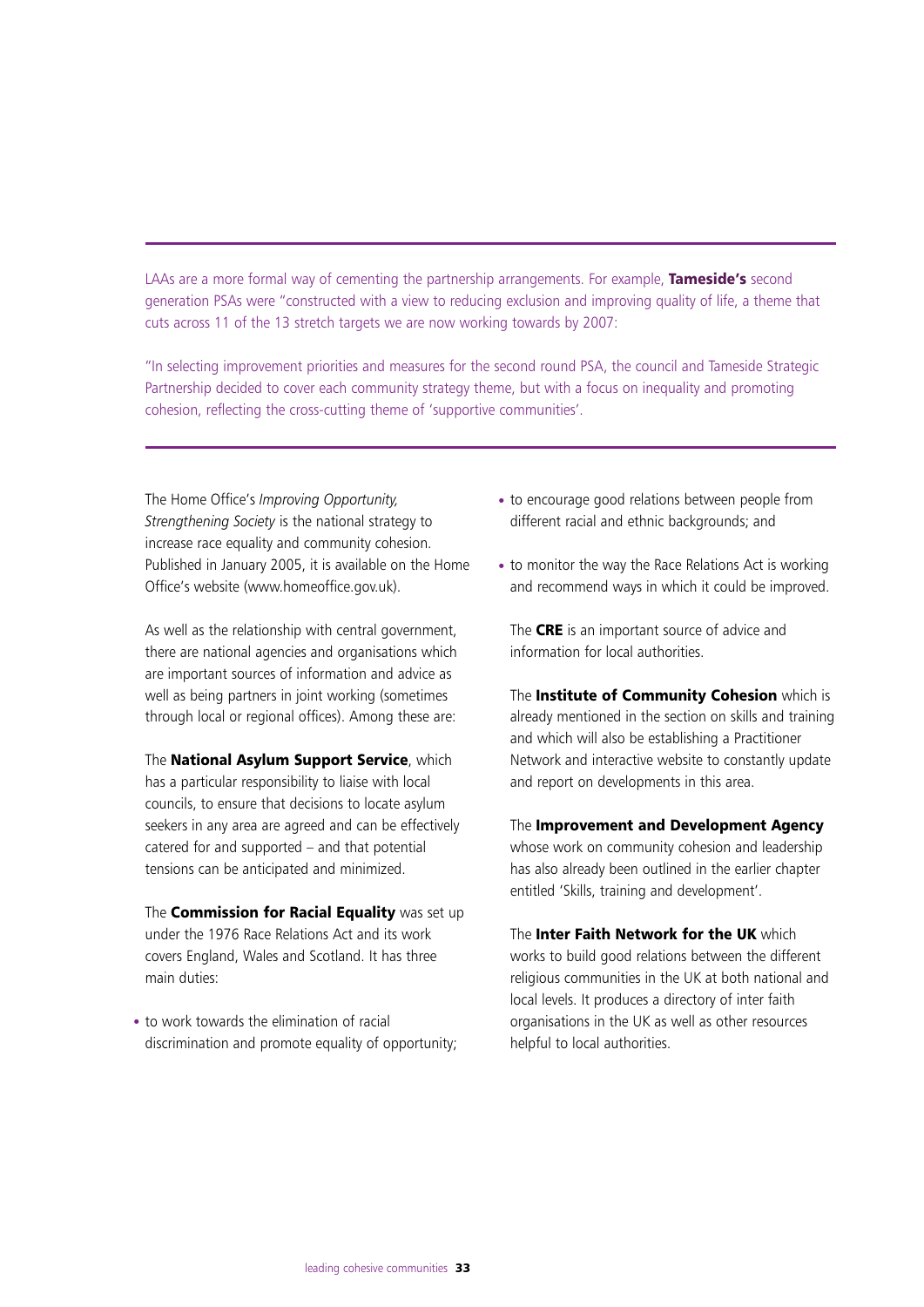### **further resources**

**This section refers you to further reading and practical resources that could help you develop a vision of cohesion and put it into practice. Space does not allow for a fully comprehensive list but most of these documents and resources signpost further material.** 

In content, most relate directly to cohesion but also included are a few resources on general topics such as building social capital, working with the media and other themes covered in this guide.

#### **Key publications**

*The next four years: the future is local,* Local Government Association, September 2005

*Community Cohesion – an action guide: guidance for local authorities,* Local Government Association, November 2004. Produced in partnership with the Audit Commission, Commission for Racial Equality, Home Office, Improvement and Development Agency, Inter Faith Network, Office of the Deputy Prime Minister

*Building a picture of community cohesion – a guide for local authorities and their partners,* Local Government Association, Commission for Racial Equality, Home Office, Office of the Deputy Prime Minister, Neighbourhood Renewal Unit, June 2003

*Guidance on Community Cohesion,* Local Government Association, in partnership with the Home Office, Office of the Deputy Prime Minister, Commission for Racial Equality and Inter Faith Network, December 2002

*Faith and community – a good practice guide for local authorities,* Local Government Association and Inter Faith Network, February 2002

*Community Cohesion – A New Framework for Race and Diversity,* Ted Cantle, Palgrave Macmillan, 2005

*Community Cohesion – seven steps: a practitioners' toolkit,* Home Office and Office of the Deputy Prime Minister, March 2005

*Improving Opportunity, Strengthening Society: the Government's strategy to increase race equality and community cohesion,* Home Office, January 2005

*The End of Parallel Lives? The Report of the Community Cohesion Panel,* Home Office, July 2004

*Community Cohesion: Report of the Independent Review Team,* Home Office, 2001

*Promoting Good Race Relations: a guide for public authorities,* Commission for Racial Equality, July 2005

*The Local Inter Faith Guide – Faith Community co-operation in action,* Inter Faith Network with the Inner Cities Religious Council and the Office of the Deputy Prime Minister, second edition, 2005

*Community Cohesion,* MORI Social Research Institute, April 2004

*A practical toolkit for cohesion work with young people* (with DVD), IDeA, Unison and Blackburn with Darwen Borough Council, 2005. Available from IDeA via ruby.dixon@idea.gov.uk or Unison via f.hont@unison.co.uk

*Scrutiny of community cohesion issues – an LGIU Guide,* Local Government Information Unit, sponsored by the IDeA, February 2005. Available via info@lgiu.org.uk

*A councillor's guide 2005-6: the essential guide for all new councillors* (see section 5 on community leadership and community cohesion), IDeA, May 2005. Available from ideaknowledge.gov.uk/councillors

The Beacons programme, delivered by the IDeA in partnership with the Advisory Panel, ODPM and beacons councils, has focused on community cohesion (round 4), promoting race equality (rounds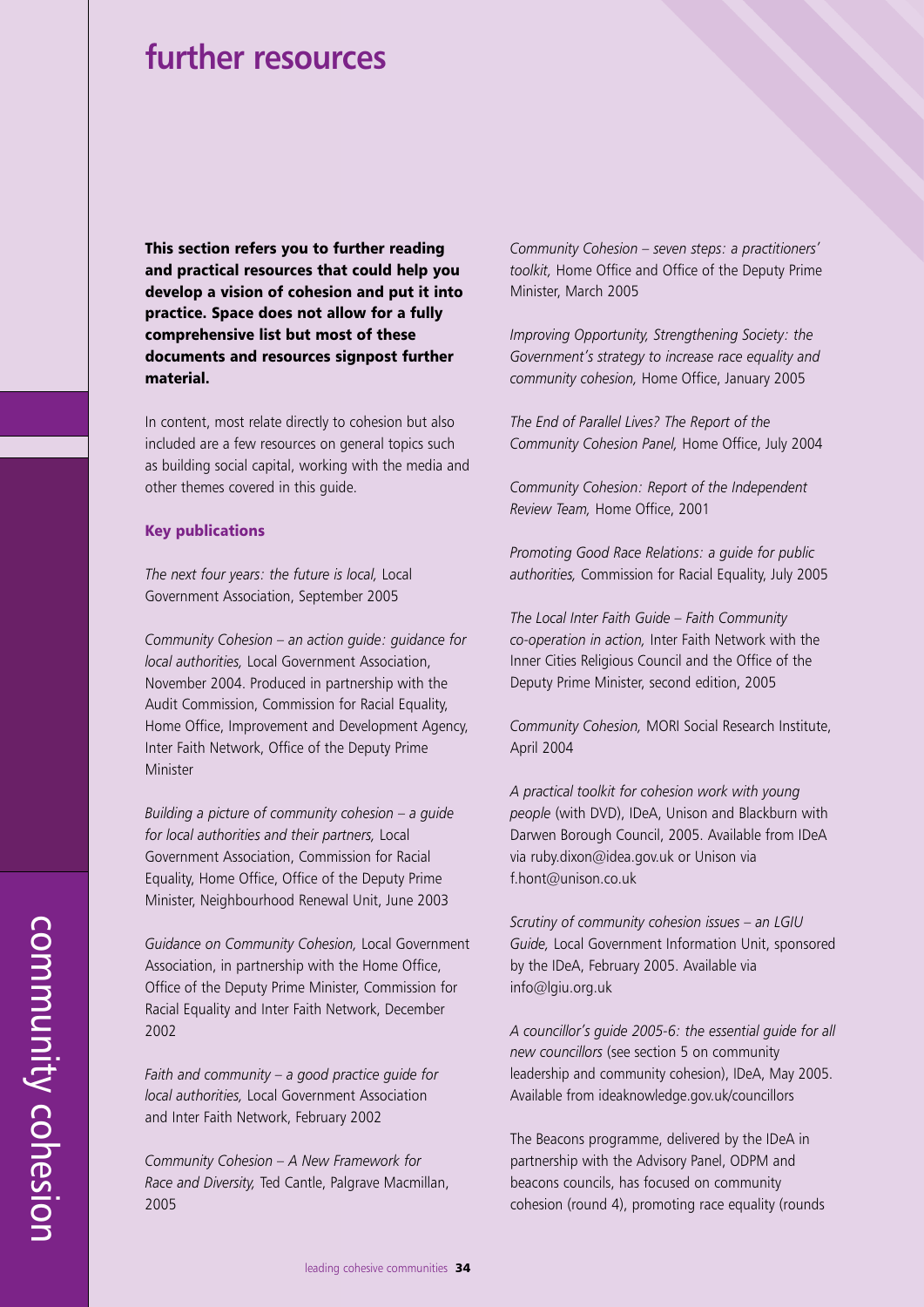3 and 6), and other cohesion related themes. For further details see the IDeA website: ideaknowledge.gov.uk/communitycohesion

### **National organisations**

### **Local Government Association**

Local Government House Smith Square London SW1P 3HZ Tel 020 7664 3131 Email info@lga.gov.uk www.lga.gov.uk

### **Improvement and Development Agency**

Layden House 76-86 Turnmill Street London FC1M 5LG Information 020 7296 6880 Email ihelp@idea.gov.uk www.idea.gov.uk

### **Institute of Community Cohesion, Coventry**

*See IDeA website for details*

### **Commission for Racial Equality**

St Dunstan's House 201-211 Borough High Street London SE1 1GZ Tel 020 7939 0000 Email info@cre.gov.uk www.cre.gov.uk

### **The Inter Faith Network for the UK**

8A Lower Grosvenor Place London SW1W 0EN Tel 020 7931 7766 Email ifnet@interfaith.org.uk www.interfaith.co.uk

### **Home Office**

Direct Communications Unit 2 Marsham Street London SW1P 4DF Tel 0870 000 1585 Email public.enquiries@homeoffice.gsi.gov.uk www.homeoffice.gov.uk

#### **Office of the Deputy Prime Minister**

Eland House Bressenden Place London SW1E 5DU Tel 020 7944 4400 Email enquiryodpm@odpm.gsi.gov.uk www.odpm.gov.uk

### **Neighbourhood Renewal Unit**

www.neighbourhood.gov.uk

#### **Audit Commission**

1st Floor, Millbank Tower Millbank London SW1P 4HQ Tel 020 7828 1212 www.audit-commission.gov.uk